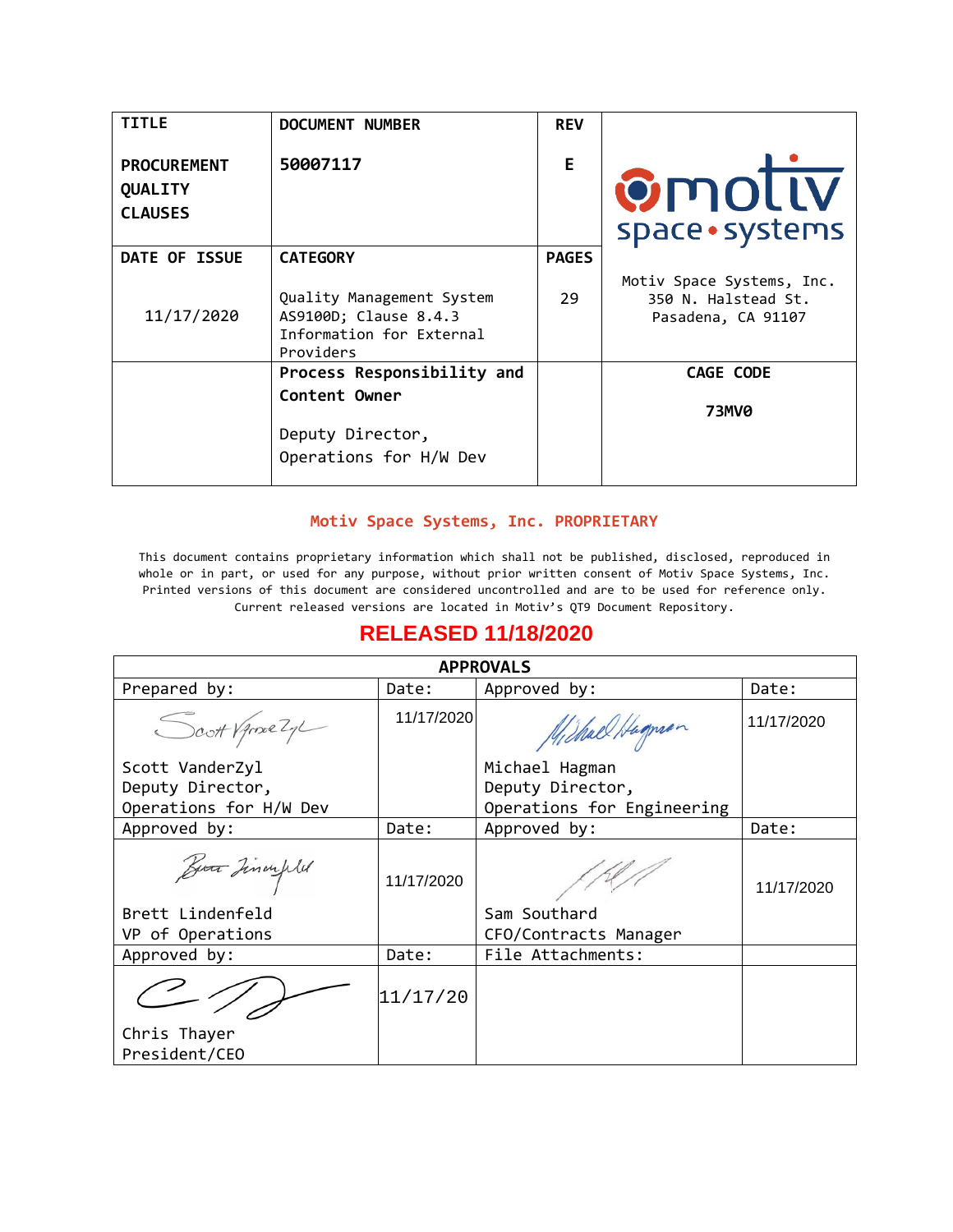# Table of Contents

| 1.1.  |                                                                       |
|-------|-----------------------------------------------------------------------|
| 1.2.  |                                                                       |
| 1.3.  |                                                                       |
| 1.4.  |                                                                       |
| 1.5.  |                                                                       |
| 2.    |                                                                       |
| 2.1.  |                                                                       |
| 2.2.  | Q2 - Dimensional Inspection Report Required  8                        |
| 2.3.  |                                                                       |
| 2.4.  | Q4 - Special Process Certifications Required 10                       |
| 2.5.  |                                                                       |
| 2.6.  |                                                                       |
| 2.7.  | Q7 - First Article Inspection Report Required 11                      |
| 2.8.  | Q8 - Nondestructive Test Certifications Required 11                   |
| 2.9.  |                                                                       |
| 2.10. | Q10 - End Item Data Package Required (EIDP) 12                        |
| 2.11. |                                                                       |
| 2.12. | Q12 - Quality Management System Requirements 13                       |
| 2.13. | Q13 - NADCAP Accreditation of Special Process Sources 14              |
| 2.14. | Q14 - Limited Life and Age Controlled Items 14                        |
| 2.15. | Q15 - Supplier (sub-tier) Process Controls 15                         |
| 2.16. | Q16 - Electrostatic Discharge (ESD) Protection Program & Packaging 15 |
| 2.17. |                                                                       |
| 2.18. | Q18 - Third Party Material Test Report Required  16                   |
| 2.19. |                                                                       |
| 2.20. |                                                                       |
| 2.21. |                                                                       |
| 2.22. | Q22 - Packaging, Handling, and Labeling 17                            |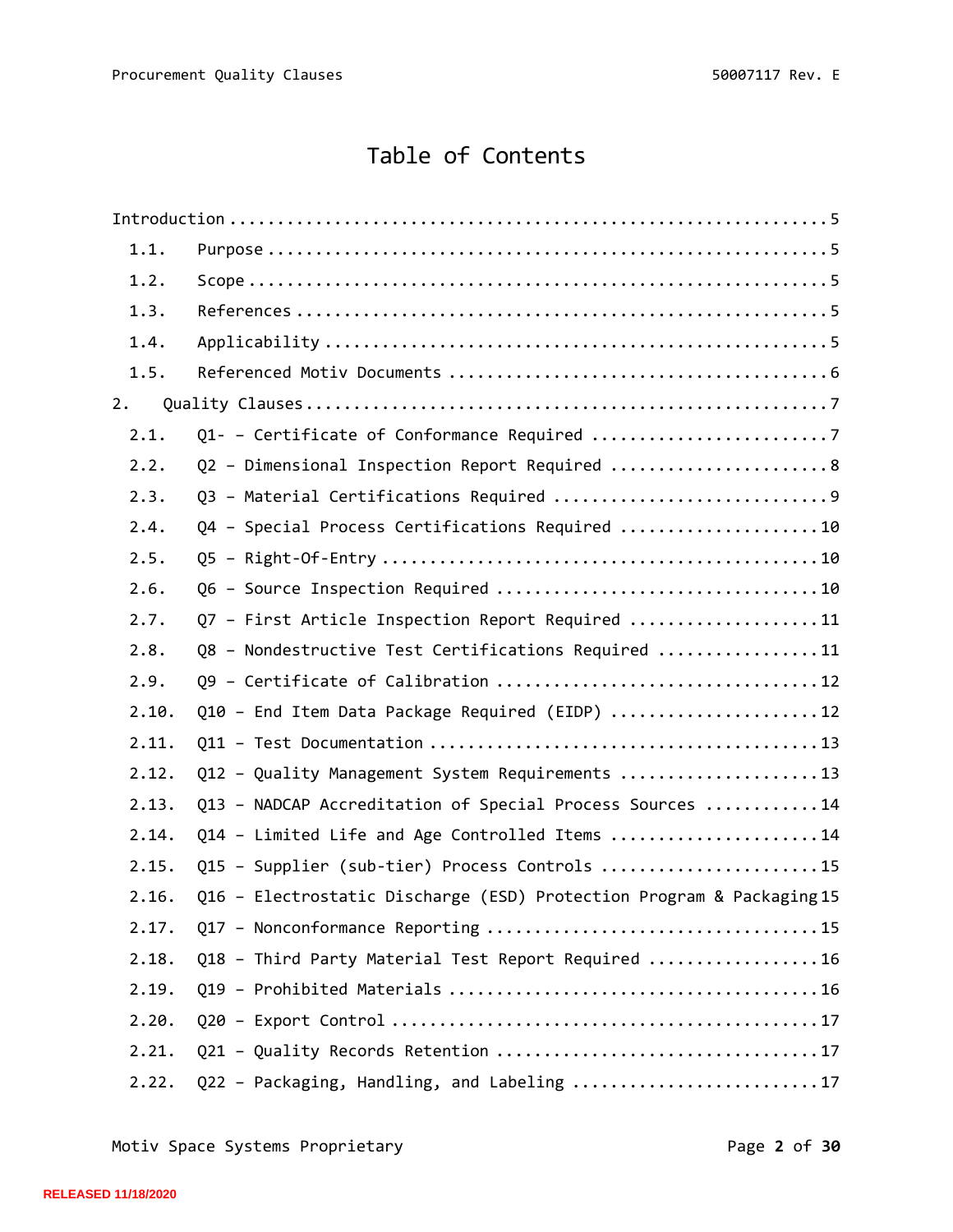| 2.23. | Q23 - GIDEP Alert and Problem Advisories 17                           |
|-------|-----------------------------------------------------------------------|
| 2.24. | Q24 - In-Process Mandatory Inspection Points (MIPS) 18                |
| 2.25. | Q25 - Changes in Approved Processes or Product 18                     |
| 2.26. |                                                                       |
| 2.27. |                                                                       |
| 2.28. |                                                                       |
| 2.29. |                                                                       |
| 2.30. | Q30 - Design, Manufacturing and Development Control 20                |
|       |                                                                       |
| 2.31. |                                                                       |
| 2.32. | Q32 - Special Requirements for Verification, Testing & Inspection. 20 |
| 2.33. |                                                                       |
| 2.34. | Q34 - Requirements for the Use of Customer Delegated or Approved      |
|       |                                                                       |
| 2.35. | Q35 - Age Life Controls for EEE Devices 21                            |
| 2.36. | Q36 - Requirements for Vendor Integrity  22                           |
| 2.37. | Q37 - Identification of Beryllium Containing Material 22              |
| 2.38. | Q38 - Material/Part Marking Required for Each Item 23                 |
| 2.39. | Q39 - Material Identification and Count:  23                          |
| 2.40. | Q40 - Electrical Wire and Cable Test Report: 23                       |
| 2.41. | Q41 - Connector Cleanliness Requirements 24                           |
| 2.42. |                                                                       |
| 2.43. | Q43 - Pre Cap Inspection on Electronic Parts (MIP):25                 |
| 2.44. |                                                                       |
| 2.45. | Q45- Packaging, Handling and Labeling 25                              |
| 2.46. | Q46 - End Item Data Package - Deliverables to Accompany Printed       |
| 2.47. | Q47 - End Item Data Package - Deliverables to Accompany Printed       |

Motiv Space Systems Proprietary **Page 3** of 30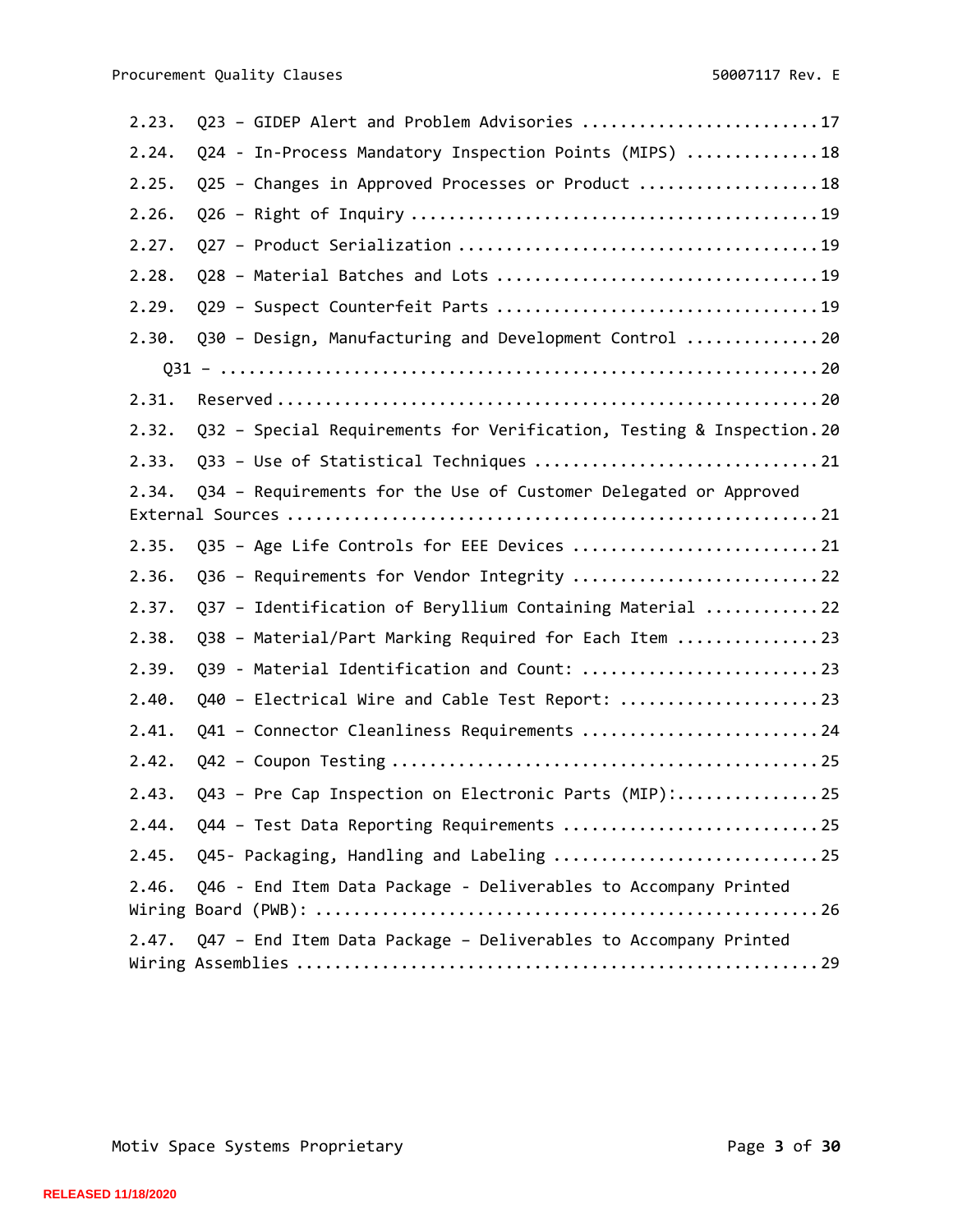| Change Log   |                  |              |                                       |                   |
|--------------|------------------|--------------|---------------------------------------|-------------------|
| Revision     | Prepared by:     | Approved by: | Pages Effected                        | <b>Issue Date</b> |
| A            | Brett Lindenfeld | Chris Thayer | All                                   | 1/6/2015          |
| B            | Brett Lindenfeld | Chris Thayer | Cover, 6, 5, 10, 11, 12<br>,13        | 4/11/2017         |
| $\mathsf{C}$ | Scott VanderZyl  | Chris Thayer | $1, 5, 8, 13, 16 - 26$                | 11/10/2019        |
| D            | Scott VanderZyl  | Chris Thayer | 7, 15, 17, 20                         | 5/8/2020          |
| E.           | Scott VanderZyl  | Chris Thayer | $5, 7 - 9, 11 - 14,$<br>16, 17, 19-30 | 11/17/2020        |

| Change Description |                                                                |  |
|--------------------|----------------------------------------------------------------|--|
| Revision           | Change                                                         |  |
| A                  | --Initial Revision--                                           |  |
| B                  | Incorporation of QT9; Added additional references; Changes to  |  |
|                    | Q2, Q17, Q21, Q25, Q29                                         |  |
| C                  | Incorporating AS9100 Rev D Requirements                        |  |
| D                  | Updated clauses to better represent EEE activities and         |  |
|                    | requirements. Q1, Q7, Q10, Q35                                 |  |
| E                  | Updates to provide better clarity to Suppliers and Motiv Staff |  |
|                    | for specific Q Clauses and remove unnecessary                  |  |
|                    | requirements/deliverables                                      |  |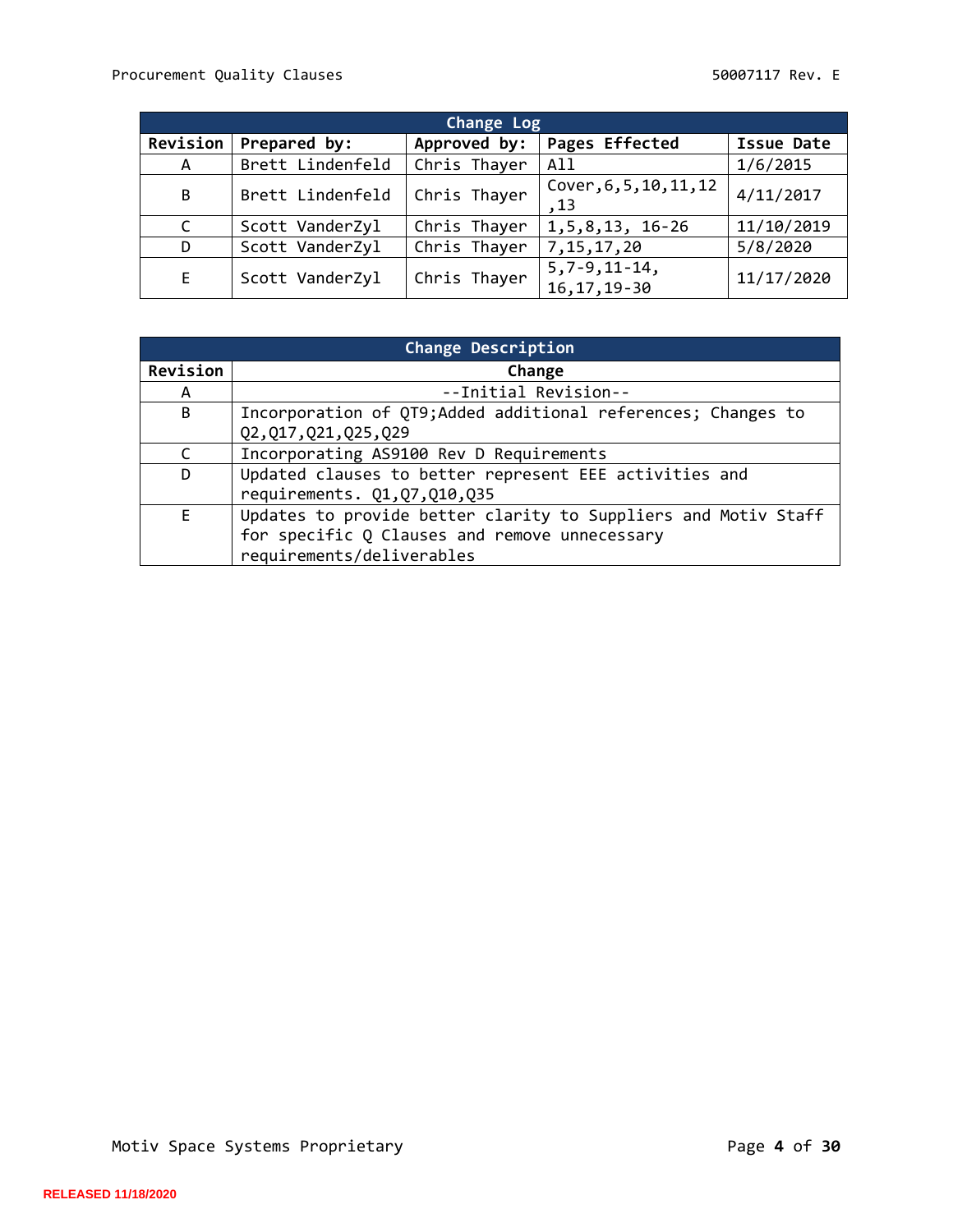# <span id="page-4-1"></span><span id="page-4-0"></span>**Introduction**

# **1.1. Purpose**

The purpose of the Quality Clauses contained within this instruction is prepared as a means to flow down various quality **requirements** to Motiv Space Systems', Inc. (Motiv) sub-tier suppliers. These requirements may include regulatory and statutory **requirements**.

# <span id="page-4-2"></span>**1.2. Scope**

This instruction contains the Quality Clauses to be placed on purchase orders for the procurement of materials, goods, and services.

# <span id="page-4-3"></span>**1.3. References**

AS9100D Section 8.4 - Quality Management Systems - Requirements for Aviation, Space and Defense Organizations: Control of Externally Provided Processes, Products and Services

AS9100D Section 8.4.1 - Quality Management Systems - Requirements for Aviation, Space and Defense Organizations: Control of Externally Provided Processes, Products and Services - General

AS9100D Section 8.4.2 - Quality Management Systems - Requirements for Aviation, Space and Defense Organizations: Type and Extent of Control

AS9100D Section 8.4.3 - Quality Management Systems - Requirements for Aviation, Space and Defense Organizations: Information for External Providers

AS9102 Aerospace First Article Inspection Requirement (AS/EN/JISQ 9102)

NIST Calibration – National Institute of Standards and Technology Calibration

ANSI/ESD S20.20 – ESD Control Program

GIDEP S0300-BT-PRO-010 and S0300-BU-GYD-010 – Government-Industry Data Exchange Program (GIDEP) Requirements

# <span id="page-4-4"></span>**1.4. Applicability**

These clauses apply to Motiv suppliers and sub-tier suppliers.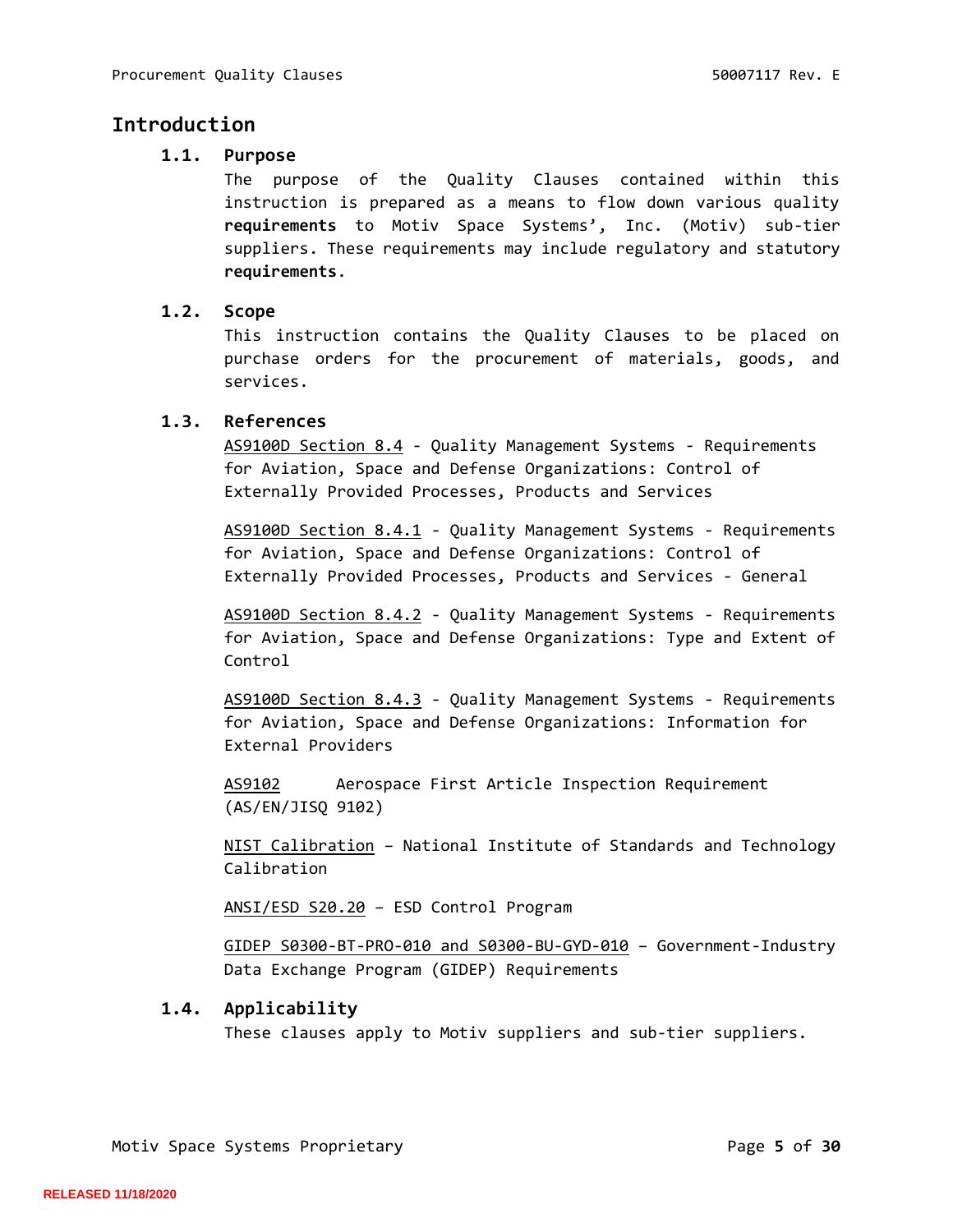This instruction and/or its associated process(s), complies with the AS9100 Quality Management Systems requirements of the standards document section 7.4.2 Purchasing Information.

#### <span id="page-5-0"></span>**1.5. Referenced Motiv Documents**

None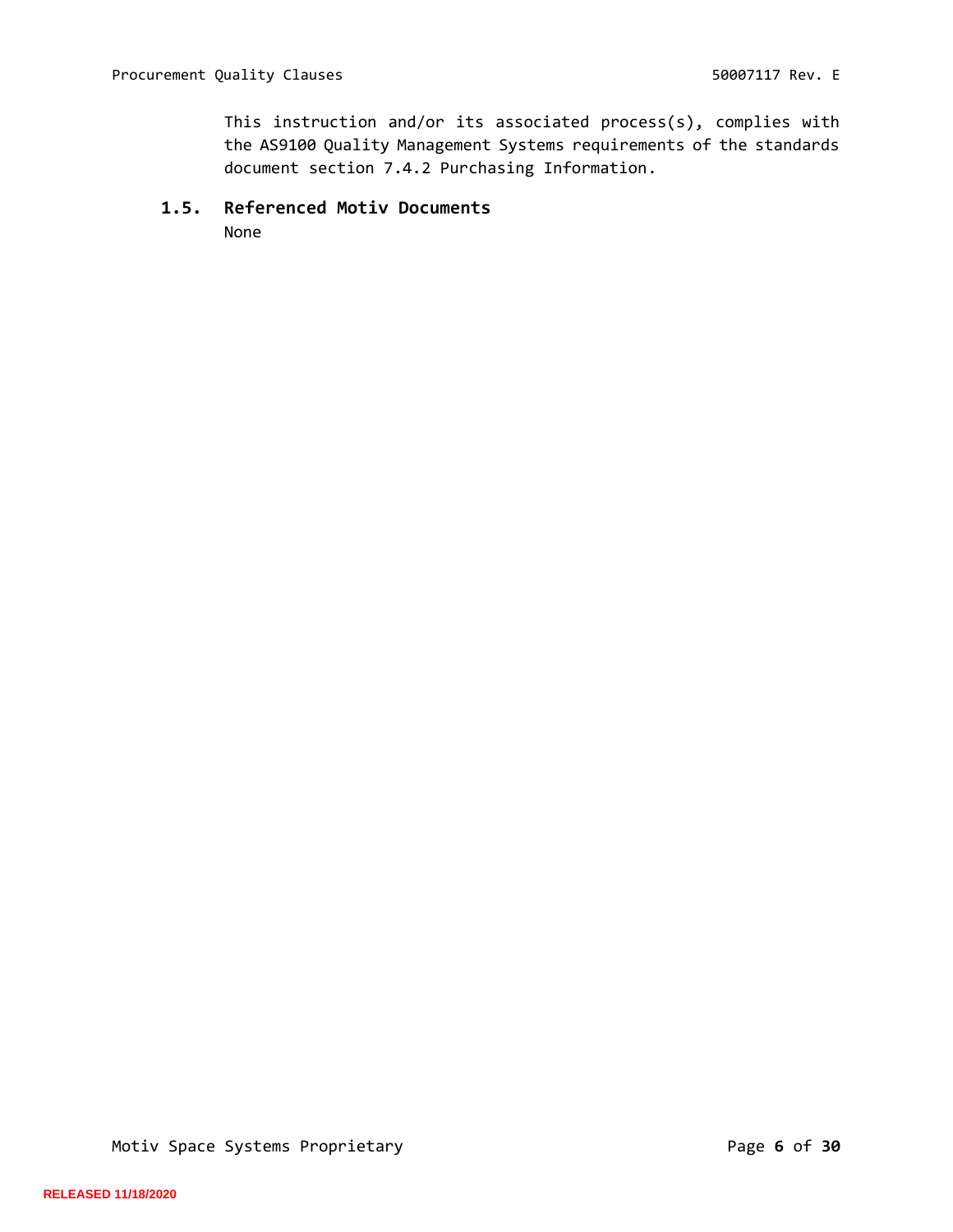# <span id="page-6-1"></span><span id="page-6-0"></span>**2. Quality Clauses**

**2.1. Q1- – Certificate of Conformance Required**

#### **Q1A - Certificate of Conformance Required**

Supplier shall provide a certification with each shipment to attest that the parts conform to the Contract/Purchase Order requirements.

Certificate shall contain the following:

- 1. Motiv Contract/Purchase Order number
- 2. Line item number from the Contract/Purchase Order
- 3. Part number as identified in the Contract/Purchase order
- 4. Name and address of manufacturing or processing location
- 5. Manufacturer's lot number, heat lot number, batch number, date code, and/or serial number(s), if applicable
- 6. A certification statement stating that all requirements of the drawing, Contract/Purchase Order (which include all applicable "Q clauses") and all associated specifications have been met
- 7. A signature and date of a supplier representative
- 8. List of any Motiv approved exceptions

Certifications shall be hard copy unless electronic format is approved by Motiv Quality

# **Q1B - Certificate of Conformance Required with Applicable Date/Lot Code**

- Supplier shall provide a certification with each shipment to attest that the parts conform to the Contract/Purchase Order requirements.
- This certification shall include the applicable Date and/or Lot Code/Number which traces back to the required screening and/or testing for that item.
- Certificates shall contain the following:
	- 1. Motiv Contract/Purchase Order number
	- 2. Line item number from the Contract/Purchase Order
	- 3. Part number as identified in the Contract/Purchase order
	- 4. Name and address of manufacturing, processing or distributing location
	- 5. Manufacturer's lot number, batch number and/or date code. (Serial number(s), if applicable shall also be documented)
	- 6. A certification statement stating that all requirements of the drawing, Contract/Purchase Order (which include all applicable "Q clauses"), and all associated specifications have been met

Motiv Space Systems Proprietary **Page 7** of 30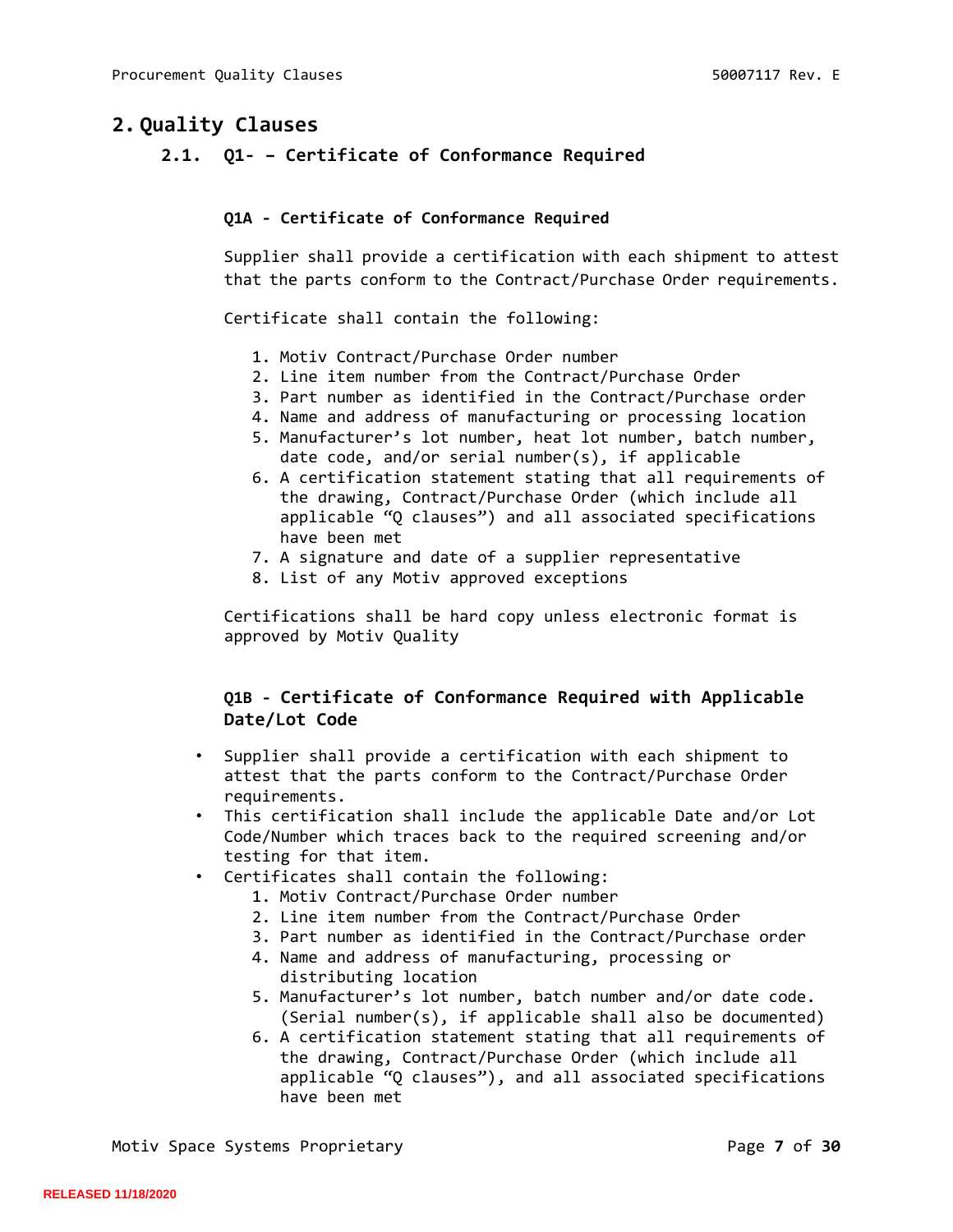- 7. A signature and date of a supplier representative
- 8. List of any exceptions which must be Motiv approved
- Certifications shall be hard copy unless electronic format is approved by Motiv Quality.

# **Q1C - Certificate of Conformance Required with Full Chain of Custody**

Supplier shall provide a certification with each shipment to attest that the parts conform to the Contract/Purchase Order requirements.

This certification shall include the applicable Date and/or Lot Code/Number which traces back to the required screening and/or testing for that item.

This certification shall include a record of the full chain of custody for the manufacturer through all distributors and to Motiv Space Systems

Certificates shall contain the following:

- 1. Motiv Contract/Purchase Order number
- 2. Line item number from the Contract/Purchase Order
- 3. Part number as identified in the Contract/Purchase order
- 4. Name and address of manufacturing or processing location
- 5. Manufacturer's lot number, batch number and/or date code. (Serial number(s), if applicable shall also be documented)
- 6. A certification statement stating that all requirements of the drawing, Contract/Purchase Order (which include all applicable "Q clauses"), and all associated specifications have been met
- 7. A signature and date of a supplier representative
- 8. List of any Motiv approved exceptions

Certifications shall be hard copy unless electronic format is approved by Motiv Quality*.* 

## <span id="page-7-0"></span>**2.2. Q2 – Dimensional Inspection Report Required**

While AS9102 formatted reports are preferred, dimensional inspection reports, of any written format with recorded actual measurements are required for all dimensions and all relevant notes as identified as critical by MOTIV. **This applies to each individual item and each inspected part unless specifically stated on the purchase order.** If no dimensions or notes are identified as critical, then all dimensions and notes are considered critical. Multiple place features are to be reported as a range. All basic dimensions shall be reported with their actual value, but reference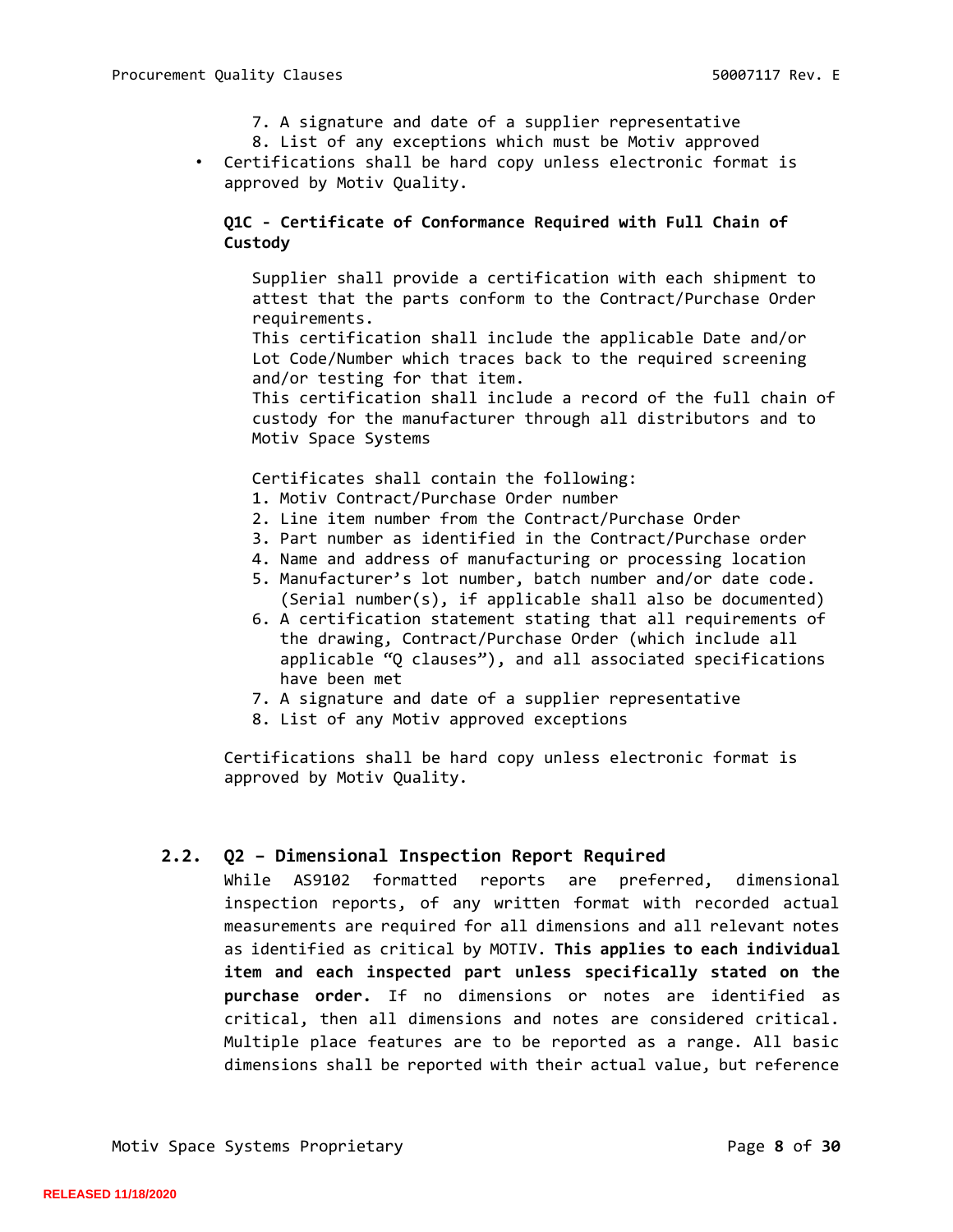dimensions need not be reported. All inspection reports shall clearly reference the serial number of the part inspected.

# <span id="page-8-0"></span>**2.3. Q3 – Material Certifications Required**

Certifications of chemical, physical, mechanical and/or analytical test results are required in accordance with the applicable material specification for each item delivered.

Certifications shall include:

- Reference to the specification(s) and revisions as noted.
- Shelf life and temperature sensitive material certifications shall include the storage conditions, maximum shelf life, and out time requirements.
- **ALL MACHINE SHOPS**: Full chain of custody certifications from the mill or manufacturer, through ALL distributors and/or processors to the supplier's facility. Certification packages shall include the following at a minimum (where such activities have occurred):
	- 1) Certificate of Conformance to **YOUR** shop from processor (paint, prime, clean, anodize, etc)
	- 2) Certificate of Conformance from metals distributor to **YOUR** shop.
	- 3) Certificate of Test/Conformance from the mill/manufacturer to **YOUR** distributor
	- 4) Certificate of Conformance from heat treat facility to **YOUR** distributor
	- 5) Certificate of Test/Conformance from third party chemical analysis test facility to **YOUR** distributor
	- 6) Certificate of Test/Conformance from ultrasonic inspection facility to **YOUR** distributor
	- 7) Certificate of Conformance from anneal process facility to **YOUR** distributor

Plastics and/or synthetic polymer materials are only required to supply certificate of conformance consistent with Motive Q1B, but any additional information available regarding the delivered materials should be provided

Supplier shall not provide metallic material that has been machined down, sawed or by any other means to achieve the requested thickness or diameter. Supplier shall not substitute cut plate for bar stock. Certificate must include signature and date by a company official. There shall be no lapse in dates of transfer and receipt in chain of custody.

•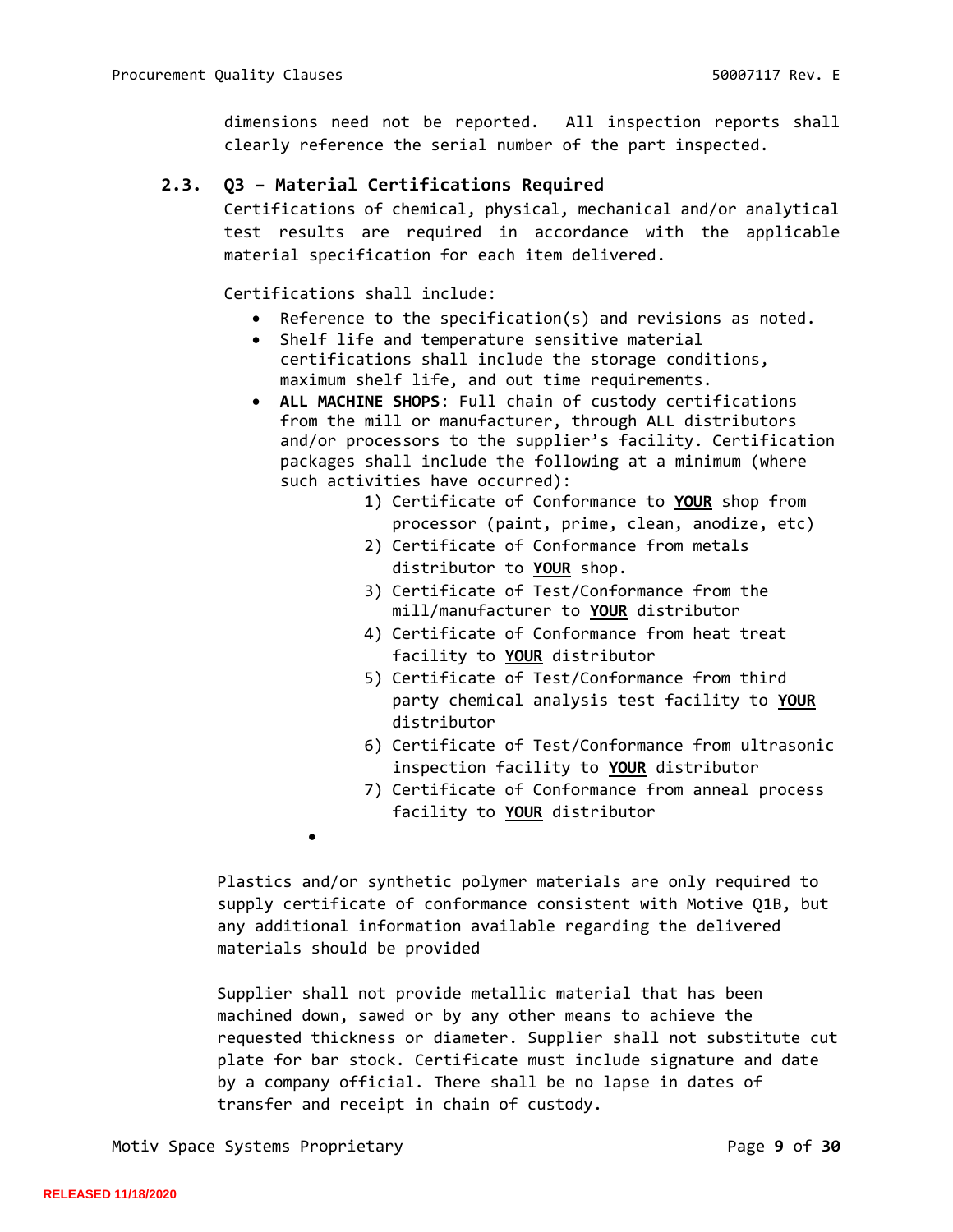# <span id="page-9-0"></span>**2.4. Q4 – Special Process Certifications Required**

Certifications are required for each shipment of items from special processing (i.e. priming, painting, plating, anodize, heat treating, passivation, etc.). Those services requiring certified operators shall have current certifications or valid training records from a certified instructor.

Certifications shall include:

- Supplier's name and address
- MOTIV purchase order number
- Part number(s)
- Serial number if applicable
- Reference to the process specification and revision
- Lot and/or batch number of the raw materials used as applicable (e.g., primer, paint, etc.)
- Records of the technician who performed the work
- Objective evidence, shall be available upon request, showing compliance with the applicable specification as required

## <span id="page-9-1"></span>**2.5. Q5 – Right-Of-Entry**

MOTIV, its customers and regulatory agencies reserve the right to examine the supplier's facility as necessary to ensure that quality of work, records, and material are being processed in accordance with contract requirements.

## <span id="page-9-2"></span>**2.6. Q6 – Source Inspection Required**

Source inspection is required and shall be requested no less than 2 working days in advance of the need date. Request shall be sent to **quality@motivss.com** with a copy to the MOTIV buyer issuing the PO. Item(s) may be released only after the MOTIV representative approves by stamping or initialing the supplier's shipper or packing slip.

The Subcontractor shall provide the following during Motiv source inspection:

• Subcontract/PO, drawings, specifications, procedures, statements of work, and any other related inspection documentation that may be required.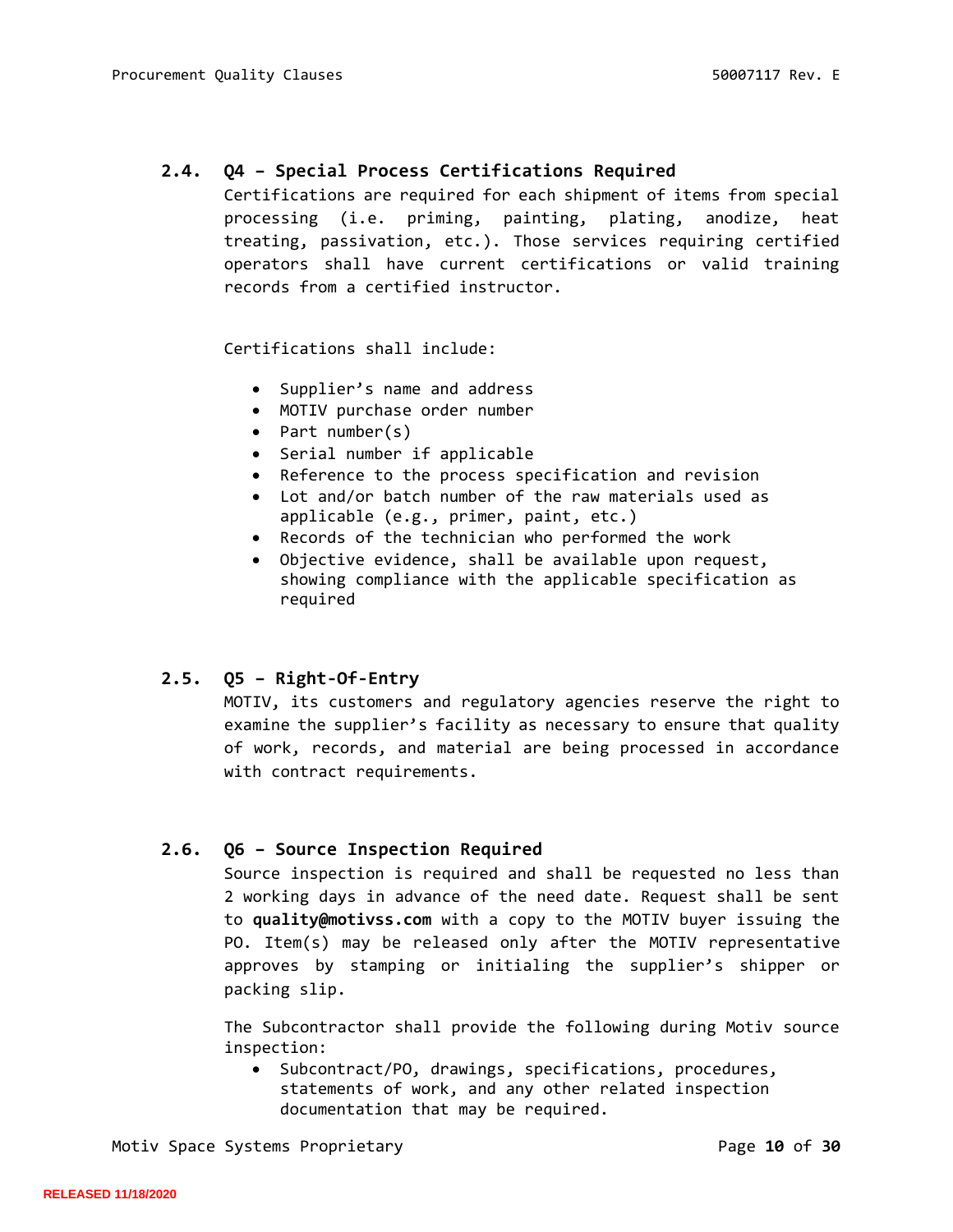- Personnel and resources that may be required.
- Suitable workspace and environment to conduct the source inspection.
- Calibrated test equipment/instruments to conduct the source inspection.

#### <span id="page-10-0"></span>**2.7. Q7 – First Article Inspection Report Required**

The Subcontractor shall provide the following:

- A first article inspection report (AS9102 format) of all dimensions and notes shall be furnished to MOTIV with recorded actual measurements for each part number listed on this purchase order.
	- o Multiple place features are to be reported individually each as a separate item on the first article inspection report.
	- o No ranges are acceptable.
		- For example, a hole called out (5x) must have all five places recorded for size and position with the actuals for all basic dimensions. The exceptions to this multiple place requirement are chamfers, fillet radii and corner radii, in which case ranges will be accepted.
	- o All basic dimensions shall be reported with their actual value
	- o Reference dimensions need not be reported.
- This report is to accompany each shipment of each part number.

## <span id="page-10-1"></span>**2.8. Q8 – Nondestructive Test Certifications Required**

Certifications are required in accordance with the applicable specifications. Certifications shall be included with each shipment. Certifications shall include:

- Reference to the MOTIV purchase order number
- Quantity of parts inspected
- Name and address of the company performing NDI/NDT
- Date of inspection
- Reference to the specification and revision
- Inspector/name/stamp and NDI/NDT certification level
- Specification or other requirement defining the NDI/NDT accept/reject criteria
- Material or item identification
- Material or item traceability
- Inspection results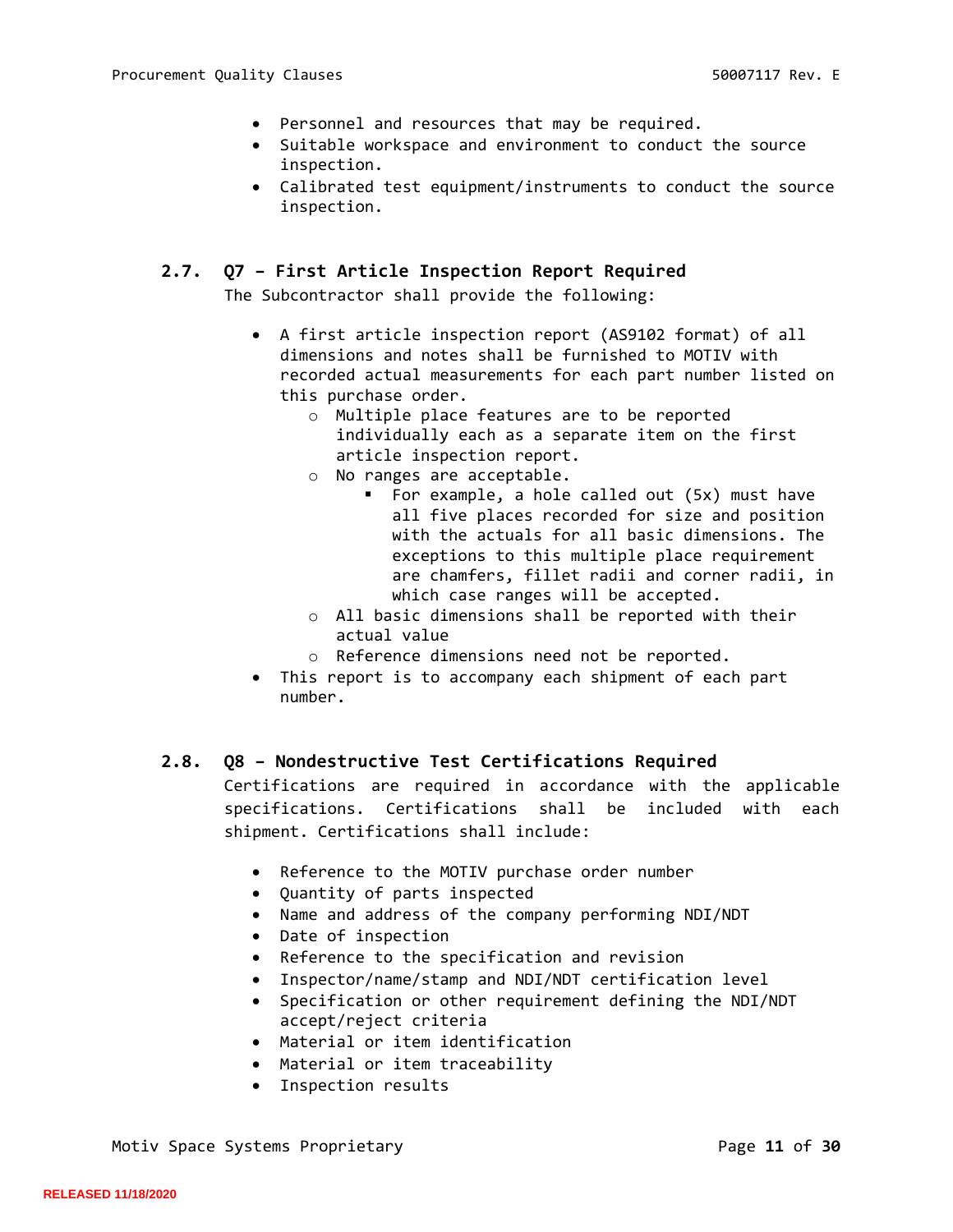## <span id="page-11-0"></span>**2.9. Q9 – Certificate of Calibration**

Calibration shall be performed using equipment and standards fully traceable to NIST. A certificate of calibration is required which includes actual measured values, a statement of NIST traceability and a signature attesting to the correctness of the results.

## <span id="page-11-1"></span>**2.10. Q10 – End Item Data Package Required (EIDP)**

#### **Q10A- (EIDP) Mechanical Products**

EIDP is to be furnished with hardware shipment. The data package shall include, signed and dated by the applicable representative, copies of the following (when applicable) as a minimum,

- 1. Certificate of conformance
- 2. Build documentation (i.e. travelers and or assembly documentation (redacted as necessary and agreed to by Motiv purchasing officer))
- 3. Material/parts usage and traceability records,
- 4. Inspection data,
- 5. Test data,
- 6. Cure charts,
- 7. Assembled/included materials certification(s) and/or certificates of conformance(s)
- 8. Any other process documentation as specified on the purchase order.

#### **Q10B- (EIDP) EEE Components and Connectors**

EIDP is to be furnished with hardware shipment. The data package shall include signed and dated by the applicable representative, copies of the following (when applicable) as a minimum,

1. Certificate of conformance, reference to associated specifications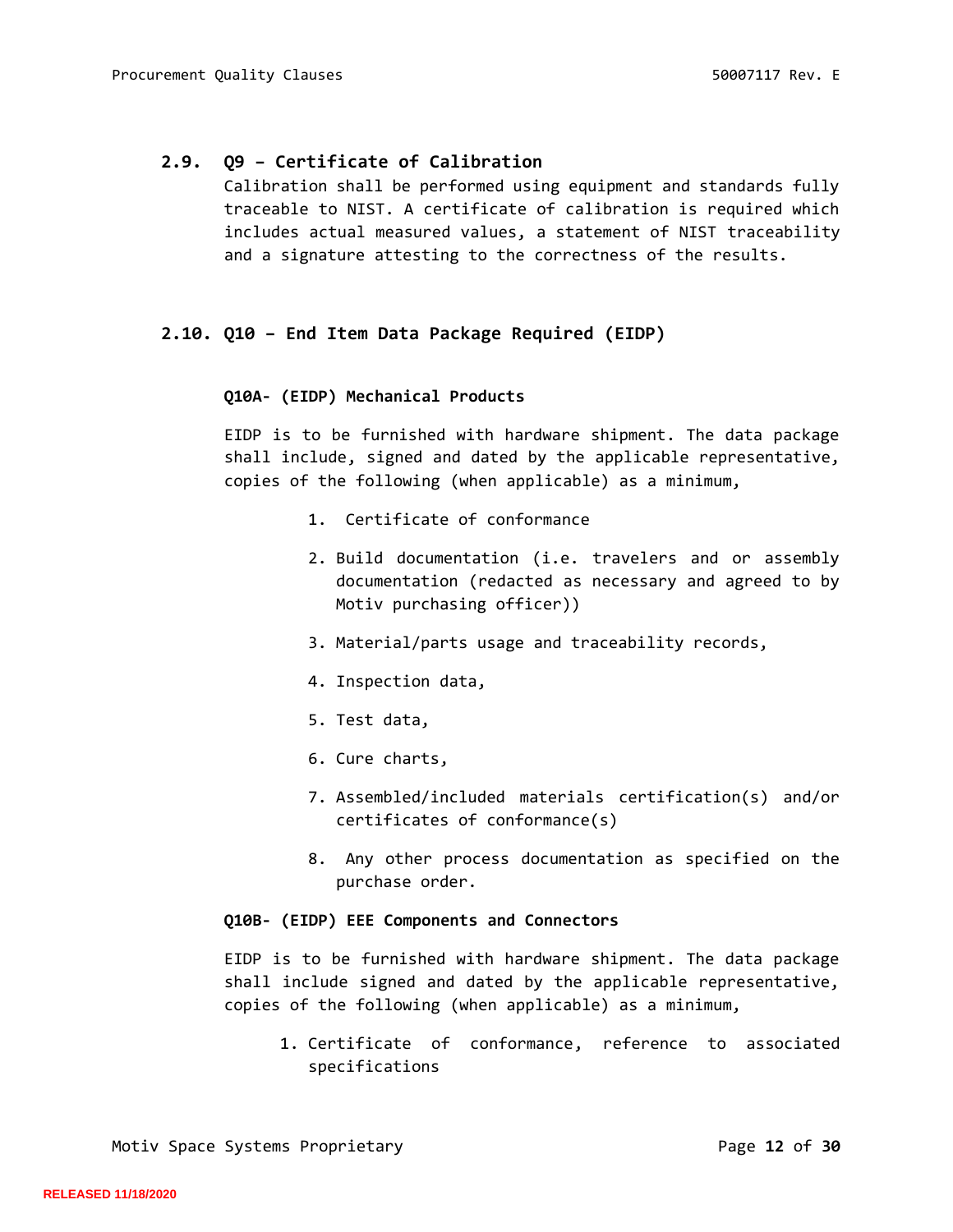- 2. Part data sheet(s) conforming QML/QPL information (include applicable sub-sections) and/or
- 3. Manufacturers test screening and acceptance data
- 4. Lot acceptance test data
- 5. Part age data (if Q35 has been invoked)
- 6. Applicable GIDEP or other industry alerts
- 7. Any other applicable specifications and/or process documentation stated in the purchase order.

For connectors the supplier to provide Q3 – Material Certifications for connector components, e.g. pins, sockets, fasteners, shells, screws, washers, seals, polymeric materials and associated special processes, i.e. plating.

For custom parts such as hybrid and electromagnetic components, the supplier shall provide all test performance data and passing results, part radiographic (X-Ray) inspection images in three diffident axis  $(x, y, z)$  i.e., the quality of images shall have significant visual evidence I.e., to determine that the part mechanical assembly met purchased specification and/or part SCD.

#### <span id="page-12-0"></span>**2.11. Q11 – Test Documentation**

Subcontractor shall develop and submit a detailed Qualification Test Procedure that encompasses all qualification requirements of the Product Requirements Specification for the Subcontract/Purchase Order. This Qualification Test Procedure and all subsequent changes shall be submitted to Motiv for review and approval prior to use. Test results are to be furnished upon completion of the required tests.

#### <span id="page-12-1"></span>**2.12. Q12 – Quality Management System Requirements**

While no specific documentation or records of this requirement is required to be submitted to Motiv, by acceptance of this Purchase Order (PO), the supplier agrees to maintain a Quality Management System (QMS) that complies with the requirements as set forth by MOTIV at their time of approval.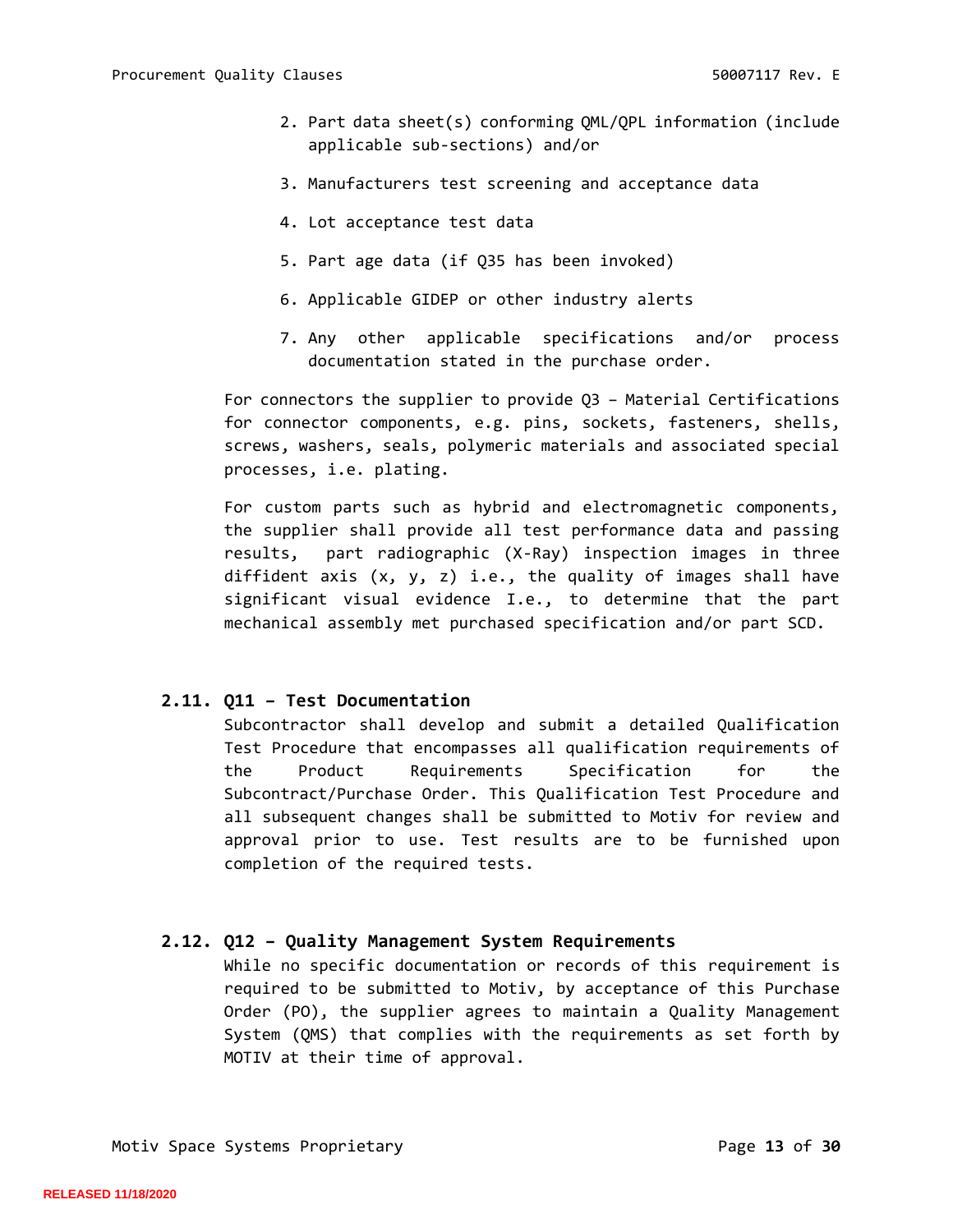Any deliverables to this PO shall be developed within the requirements of that QMS.

The supplier is required to notify MOTIV Quality Assurance of any change to the status of their registration, if so registered at the time of approval.

The QMS shall conform to the latest revision of one of the following standards:

- ISO9001
- AS9100
- AS9120
- AS9003
- ISO/TS 16949
- AC7004
- ISO17025

#### <span id="page-13-0"></span>**2.13. Q13 – NADCAP Accreditation of Special Process Sources**

By accepting this Purchase Order (PO), suppliers performing special processes, as identified below, shall affirm that they are accredited by the National Aerospace and Defense Contractors Accreditation Program (NADCAP). Special processes requiring NADCAP accreditation:

- Heat treatment
- Non-destructive testing
- Chemical processes (e.g., chemical milling, chemical conversion coat, anodize, prime, paint)
- Composites
- Surface enhancements
- Welding
- Brazing
- Shot peening
- Material testing by independent test laboratories

# <span id="page-13-1"></span>**2.14. Q14 – Limited Life and Age Controlled Items**

Based on the specified method of shelf life determination this order requires submittal of date of manufacture when shelf life is based on such, or date of shipment from the manufacture when shelf life is based on date of shipment. Upon shipment, shelf life remaining shall meet the minimum shelf life specified on the purchase order. Verification that the "Shelf Life" materials were indeed used within their shelf life limits shall be provided. For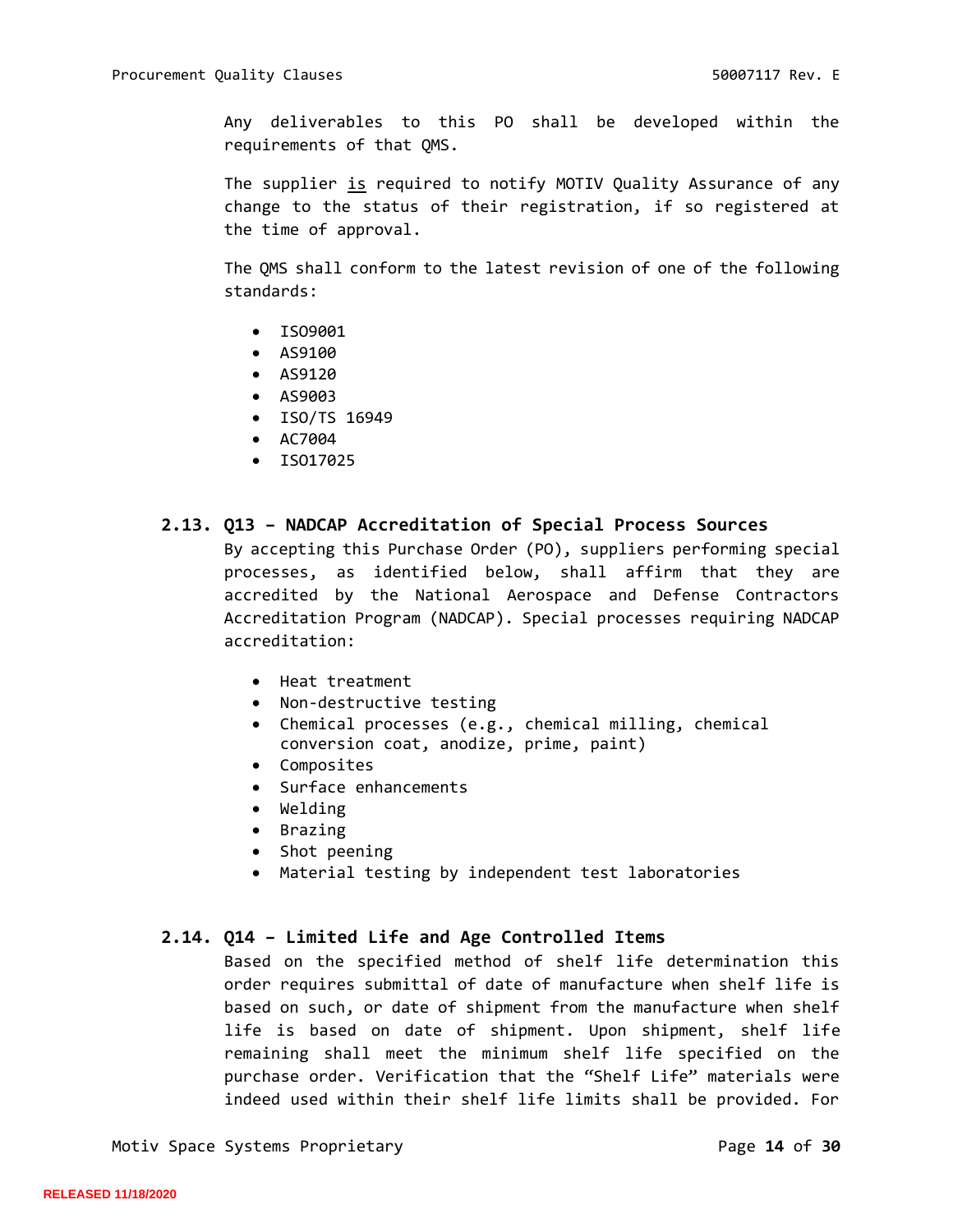"Raw" or "uncured" materials or materials delivered in their "not yet applied" state, 75% of the shelf life shall be remaining on the product at the time of delivery to Motiv.

# <span id="page-14-0"></span>**2.15. Q15 – Supplier (sub-tier) Process Controls**

While no specific documentation or records of this requirement is required to be submitted to Motiv, by accepting this Purchase order (PO), the supplier is agreeing to maintain a system to control processes per this purchase order, not only at their facilities, but for the processes performed at lower-tier suppliers' facilities. This clause mandates that all requirements, which are invoked or applied per this purchase order, including this clause, shall be flowed down to sub-tier suppliers.

# <span id="page-14-1"></span>**2.16. Q16 – Electrostatic Discharge (ESD) Protection Program & Packaging**

While no specific documentation or records of this requirement is required to be submitted to Motiv, by Acceptance of this purchase order (PO), the supplier is affirming that they have documented and implemented an ESD protection program in accordance with ANSI/ESD S20.20, ESD Association Standard for the Development of an Electrostatic Discharge Control Program for protection of Electrical, Electronic, and Electromechanical (EEE) parts, assemblies and equipment. EEE Parts shall be properly packaged and identified as required in ANSI/ESD S20.20. All EEE parts shall be placed in conductive or static-dissipative packages, tubes, carriers, conductive bags, etc., for shipment. The packaging shall be clearly labeled to indicate that it contains electrostatic sensitive parts and the level of sensitivity (if applicable). Electrical parts that may be used or shipped in conjunction with ESD sensitive parts shall be treated as ESD sensitive.

## <span id="page-14-2"></span>**2.17. Q17 – Nonconformance Reporting**

The supplier shall upon discovery of a nonconformance to a product or process or within 24 hours of discovering the shipment of nonconforming product, supplier shall notify Motiv via email correspondence at [quality@motivss.com](mailto:quality@motivss.com) at which point a nonconforming product (NCP) report will be generated. Upon disposition the supplier should receive a copy of the dispositioned MOTIV NCP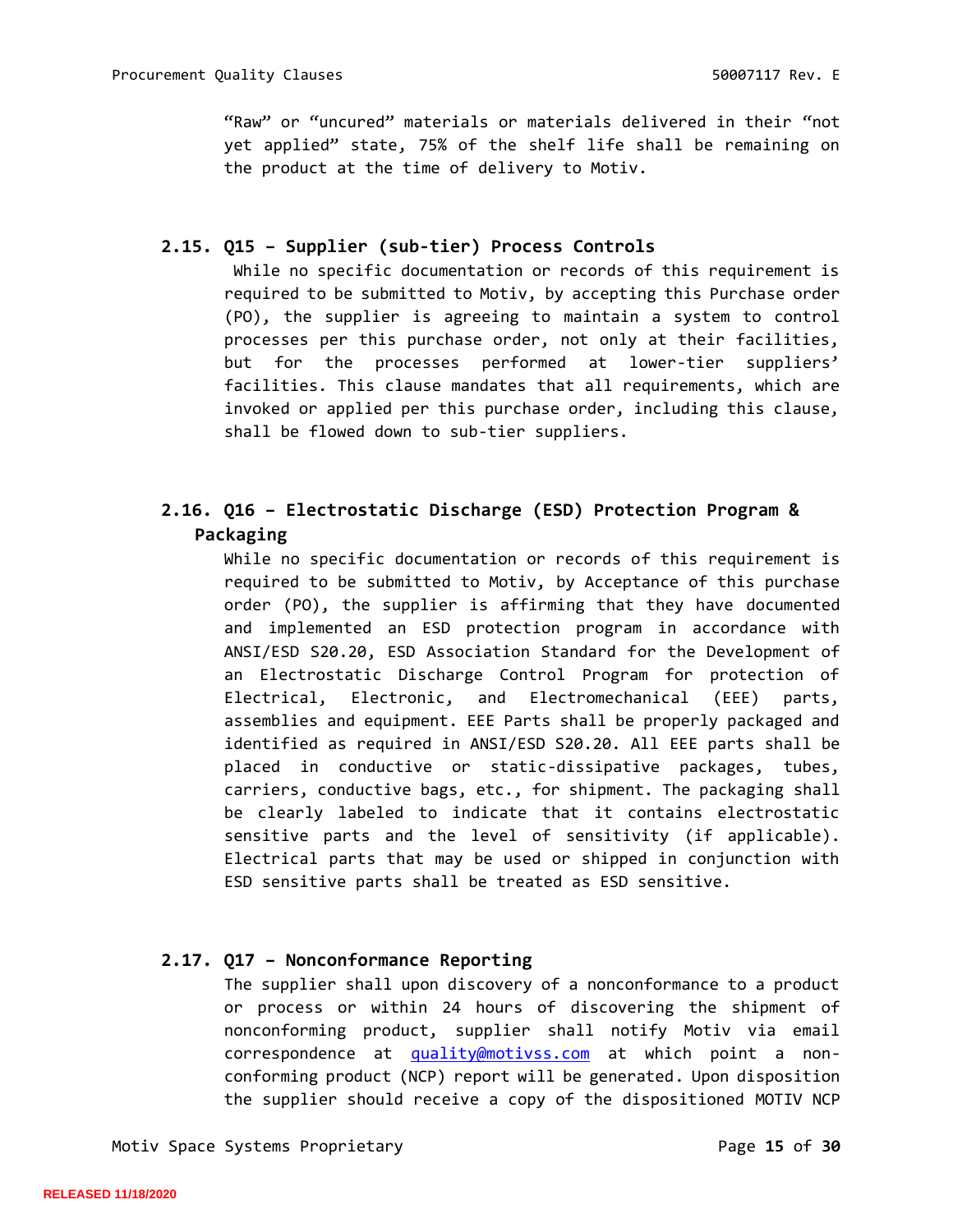and Supplier Corrective Action Report (SCAR) either through the supplier portal of Motiv's quality management software system, QT9, or via email of which a copy shall be sent with each shipment and referenced on the supplier's Certificate of Conformance. For "use as is" dispositions the discrepancy shall be shown as nonconforming on the supplier AS9102 First Article Inspection report or on their inspection report with the NCP and/or CAR number(s) listed in the appropriate area. For rework dispositions, the supplier is required to rework the part to conform to the drawing requirements.

## <span id="page-15-0"></span>**2.18. Q18 – Third Party Material Test Report Required**

Supplier shall send a sample of the material to an independent third party laboratory for analysis. Certifications of chemical, physical, mechanical and/or analytical test results are required in accordance with the applicable material specification for each item delivered. Certifications shall include:

- Testing laboratories name and address
- Reference to the MOTIV purchase order number
- Date of testing
- Reference to the specification(s) and revisions as noted.
- Reference to lot number, heat lot number and/or batch number of the raw materials

## <span id="page-15-1"></span>**2.19. Q19 – Prohibited Materials**

Subcontractor shall provide material that does not contain any of the following:

- Cadmium (defined as greater than 1% composition when alloyed with copper; all other Cadmium alloys and Cadmium plating prohibited)
- Mercury
- Pure Zinc (defined as greater than 97% composition)
- Pure Tin (defined as greater than 97% composition)
- Brominated Polyimide

Subcontractor shall submit material information for the part(s) under this Subcontract/Purchase Order (PO) to determine compliance with this clause. Information shall be either a Material Identification Usage List (MIUL) or a certificate stating no prohibited materials were used. The certificate must be signed and dated.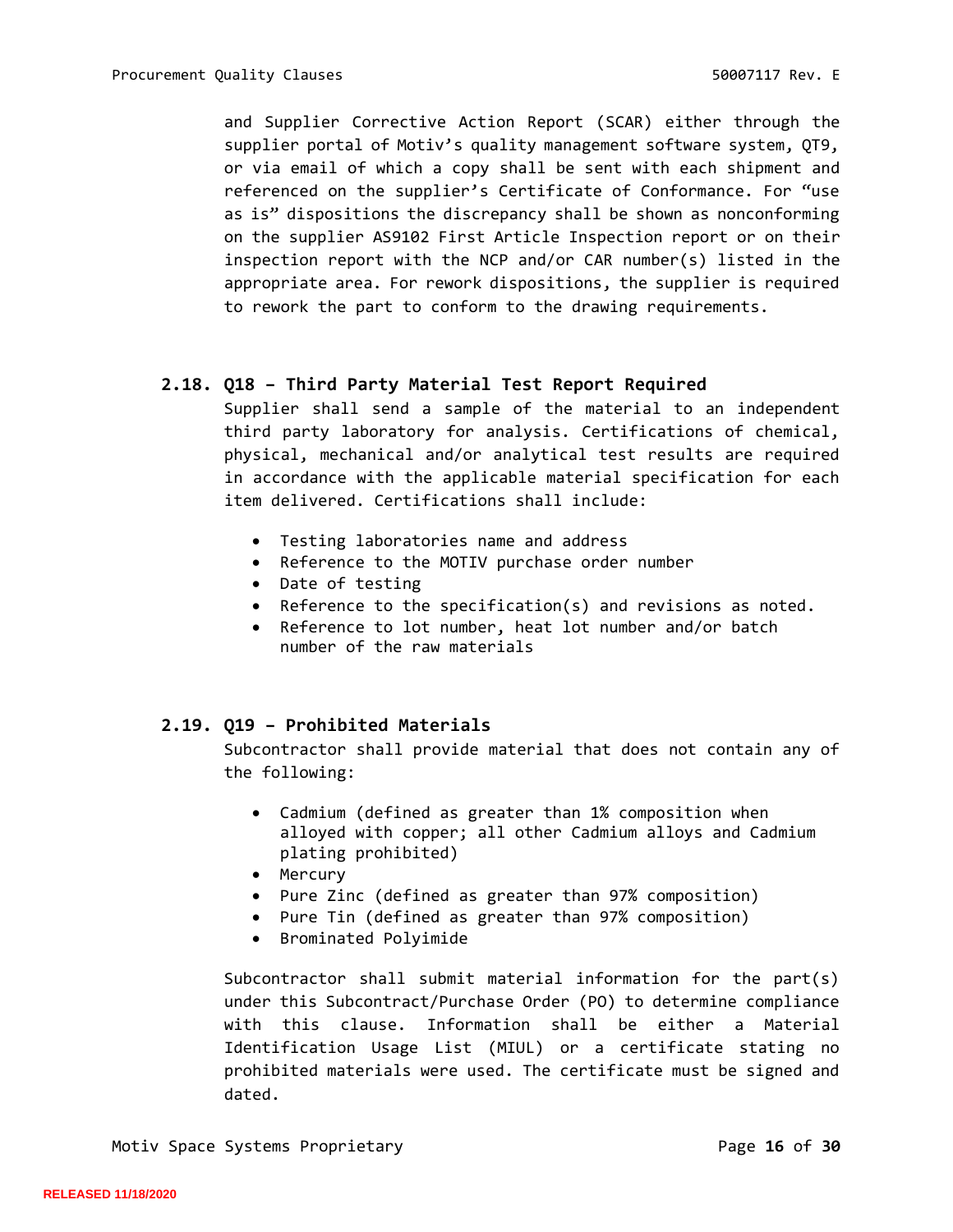## <span id="page-16-0"></span>**2.20. Q20 – Export Control**

The information contained in this document may be controlled by U.S. Export Laws and Regulations. An export license or other legal authorization is required to transfer or re-transfer items or information to foreign persons. An export includes the following: physically transferring items or information, or providing technical assistance or export controlled information to any foreign person, whether the foreign person is located inside or outside the United States.

#### <span id="page-16-1"></span>**2.21. Q21 – Quality Records Retention**

Supplier and sub-tier suppliers shall maintain verifiable objective evidence of all inspections and tests performed, results obtained, and dispositions of nonconforming articles. These records shall be clearly associated with the procured products and/or supplies, including lot number of materials/unit or lot serialization which shall be made available to MOTIV, its customer and/or government Representatives upon request. Records shall be retained in a safe, accessible location for a period of ten (10) years after date of delivery to Motiv. Consistent with the terms of the subcontract/Purchase Order, the supplier's records associated with the manufacture of serialized or lot controlled articles will provide for continued traceability of serial number(s) or lot number identification through all phases of manufacture, commencing with raw material and continuing through final acceptance of the end item. Records held within the required retention period (10 years) shall not be destroyed without MOTIV's written concurrence.

## <span id="page-16-2"></span>**2.22. Q22 – Reserved:**

#### <span id="page-16-3"></span>**2.23. Q23 – GIDEP Alert and Problem Advisories**

While no specific documentation or records of this requirement is required to be submitted to Motiv, the supplier affirms that they participate in the Government-Industry Data Exchange Program (GIDEP) per requirements of the GIDEP S0300-BT-PRO-010 and S0300- BU-GYD-010, available from the GIDEP Operations Center, PO Box 8000, Corona, CA 91718-8000. The supplier shall review GIDEP Alerts, GIDEP Safe-Alerts, GIDEP Problem Advisories, GIDEP Agency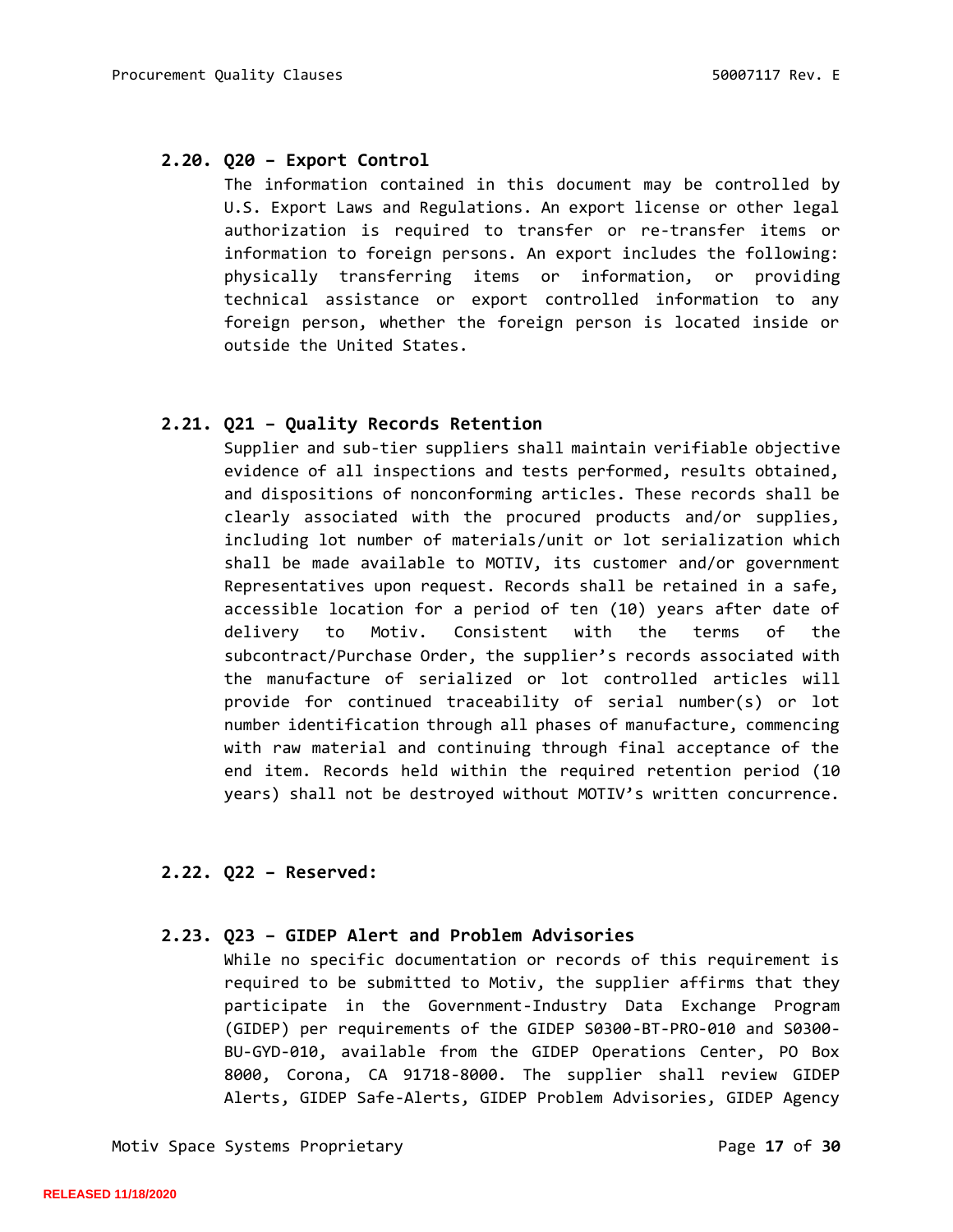Action Notices, and NASA Advisories to determine if they affect the supplier's products/services provided to MOTIV. For those that affect the program, the supplier shall take action to eliminate or mitigate any negative effect to an acceptable level. The supplier shall generate the appropriate failure experience data report(s) (GIDEP Alert, GIDEP Safe-Alert, GIDEP Problem Advisory) whenever failed or nonconforming items, available to other buyers, are discovered during the course of the purchase order.

#### <span id="page-17-0"></span>**2.24. Q24 - In-Process Mandatory Inspection Points (MIPS)**

Motiv Mandatory Inspection Points (MIPs) shall be required where visual inspection access to hardware may be obscured by the next assembly task or where critical features need to be measured/examined prior to proceeding.

These MIPs shall be inserted into Contractor's shop planning or routing documents and agreed upon after review by Motiv Quality representatives.

This planning shall have no subsequent alteration by Contractor without first obtaining approval from Motiv Quality Assurance or their designee

It is the responsibility of the vendor to coordinate and schedule MIPS with Motiv Quality Assurance or their designee. *Items/Products not strictly adhering to these requirements will be considered Non-Conforming and will constitute cause for rejection.*

#### <span id="page-17-1"></span>**2.25. Q25 – Changes in Approved Processes or Product**

The supplier shall not change any process or product approved /agreed to from the time of the submission of the quote to throughout the Purchase Order terms, without notification and approval by MOTIV.

The supplier shall:

- Notify MOTIV in writing (email acceptable) of nonconforming product,
	- Obtain MOTIV approval in writing (email acceptable) for nonconforming product disposition,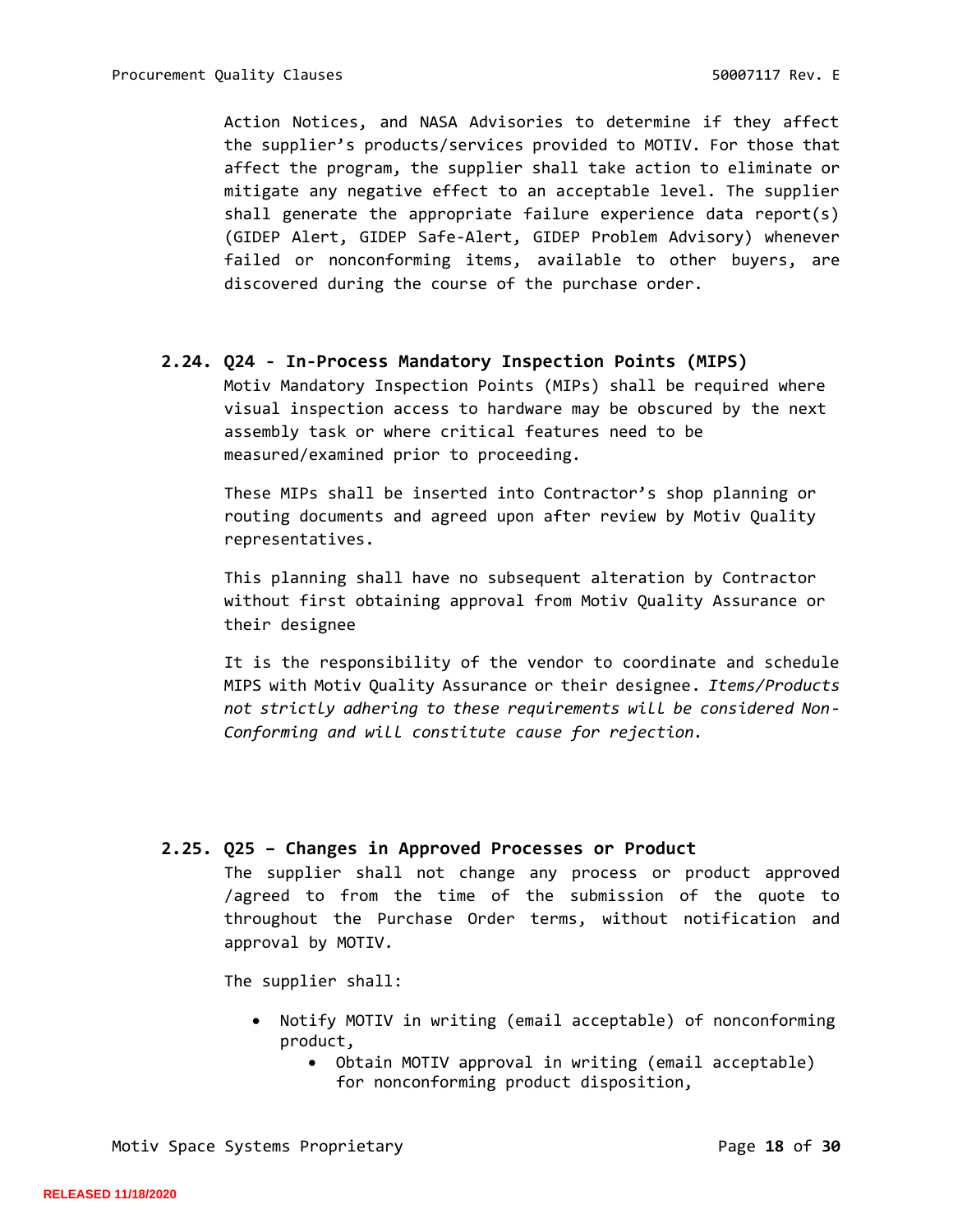- Notify MOTIV of changes to product and/or process, changes of suppliers (including sub-tier), changes of manufacturing facility location and obtain MOTIV approval in writing (email acceptable) prior to implementation
- Flow down to the supply chain the applicable requirements including customer requirements
	- Note: All of the above shall occur within 24 hours or a mutually agreeable timeframe.

#### <span id="page-18-0"></span>**2.26. Q26 – Right of Inquiry**

The supplier shall notify all sub-tier suppliers that they must accommodate any and all reasonable inquiries or requests pertaining to the materials and processes supplied in support of the completion of this MOTIV purchase order. Including the right to review and request documentation up through the end of the record retention period prescribed on this purchase order.

#### <span id="page-18-1"></span>**2.27. Q27 – Product Serialization**

Product must have serialization maintained throughout the manufacturing process. All documentation required must be clearly segregated and identified by serial number.

#### <span id="page-18-2"></span>**2.28. Q28 – Material Batches and Lots**

For each part number, all material used shall be from the same lot or batch. When this is not achievable MOTIV Procurement approval must be obtained in writing.

#### <span id="page-18-3"></span>**2.29. Q29 – Suspect Counterfeit Parts**

"Suspect/Counterfeit Parts" are parts that may be of new manufacture but labeled to represent a different class of parts or used and/or refurbished parts with false labeling representing them as new parts or a manufacturer other than the actual manufacturer.

Supplies furnished to MOTIV under this contract shall not include suspect/counterfeit parts nor shall such parts be used in performing any work under this contract whether on or off the facility site.

If suspect/counterfeit parts are furnished under this purchase order and are found in any of the goods delivered hereunder, such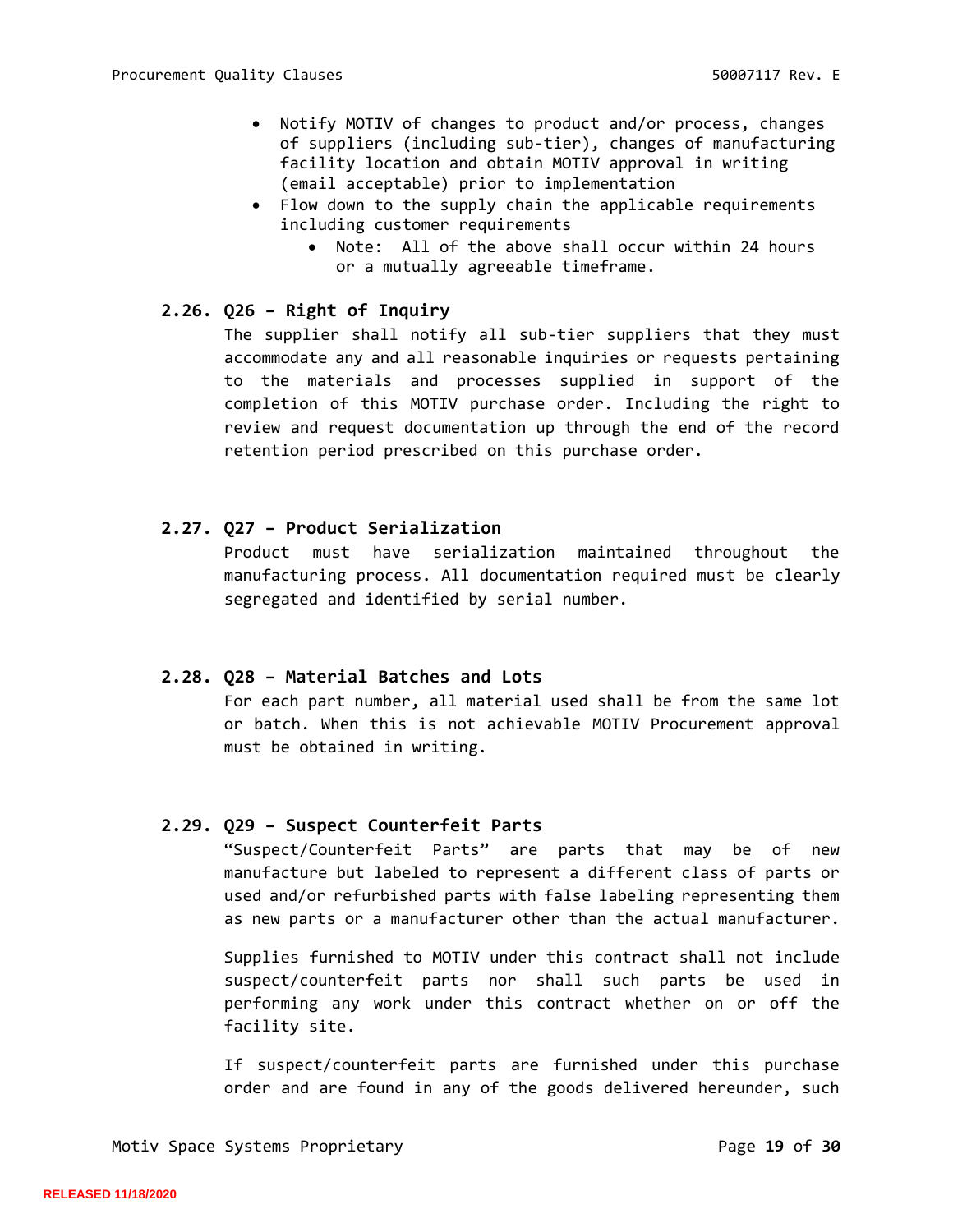items will be impounded by appropriate MOTIV personnel. The Seller shall promptly replace such suspect/counterfeit parts with parts acceptable to the Buyer and the Seller shall be liable for any and all costs relating to the removal and replacement of said parts, including without limitation Buyer's external and internal costs of removing such counterfeit parts, of reinserting replacement parts and of any testing necessitated by the reinstallation of Seller's goods after counterfeit parts have been exchanged. Seller shall be fully liable for all such costs, even if such cost might be considered indirect, special or consequential damages. Seller's liability for suspect/counterfeit parts shall not expire. At Buyer's request, Seller shall return any removed counterfeit parts to Buyer in order that Buyer may turn such parts over to its customer for further investigation. Seller agrees that any Government or quasi-Government directive, such as a GIDEP alert, DOE, or a directive from MOTIV indicating that such parts are counterfeit, shall be deemed definitive evidence that Seller's parts contain counterfeit parts and such reports may be referred to the Department of Justice.

The rights of MOTIV in this clause are in addition to any other rights provided by law or under this contract.

## <span id="page-19-0"></span>**2.30. Q30 – Design, Manufacturing and Development Control**

As a part of the design, manufacturing and development activities, the supplier shall maintain configuration management of all models, documents, reviews, and records as deemed necessary by Motiv or the vendor. This includes serialized build paperwork, CNC and /or CMM programs and inspection documentation which is stamped/signed and dated. These records shall be maintained and available for review at Motiv's request.

## <span id="page-19-2"></span><span id="page-19-1"></span>**2.31. Q31 – Reserved**

# <span id="page-19-3"></span>**2.32. Q32 – Special Requirements for Verification, Testing & Inspection**

For the predominance of testing Motiv requires, Motiv only flows the test/inspection or verification requirements to the vendor using commercial, military standards, etc… Other than test reports, no further documentation is required. For testing, verification

Motiv Space Systems Proprietary **Page 20 of 30**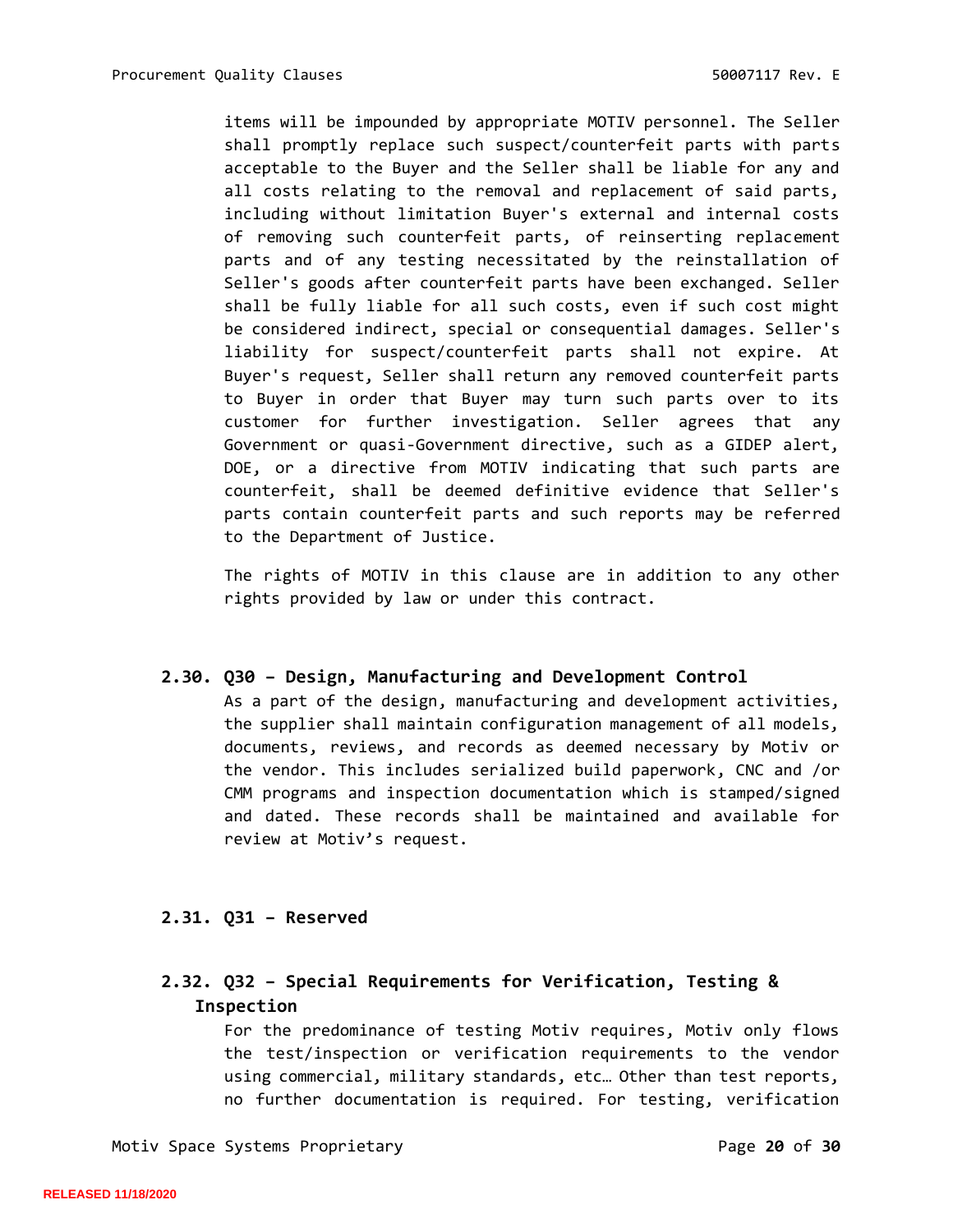and Inspection activities that are out of the norm, Motiv will supply a documented test procedure with explicit reporting instructions. These tests will be identified in the Purchase Order Document. Questions or clarifications shall be brought to the attention or the Motiv Purchasing Rep.

# <span id="page-20-0"></span>**2.33. Q33 – Use of Statistical Techniques**

In General, the use of Statistical Techniques" is not an acceptable practice due to the limited run sizes ad complexity of the hardware. There are some occasions where this practice may be acceptable. For authority and acceptance of Statistical Techniques and data, A request in writing (email is acceptable) to request an exception must be proposed to the procurement Rep at Motiv. If granted the vendor will receive a formal notice approving such techniques.

# <span id="page-20-1"></span>**2.34. Q34 – Requirements for the Use of Customer Delegated or Approved External Sources**

The use of mandatory external vendors (either customer or Motiv selected) typically resides in the drawing notes or in the supplied documents. In some cases where that is ambiguous it may be placed in the text of the Purchase Order Document. In either case, the use of the specified delegated provider is mandatory. Any questions arising from this topic shall be resolved by contacting the Motiv Procurement Authority.

## **2.35. Q35 – Age Life Controls for EEE Devices**

<span id="page-20-2"></span>All Electrical, Electronic or Electromechanical (EEE) parts procured from the organization or its suppliers shall have been manufactured within three (3) years from the delivery date to Motiv for Plastic Encapsulated Microcircuits (PEMs) and five (5) years for all others.

This shall include all sub-assemblies of the article being procured.

Any deviation from this requirement shall be in the form of a written authorization from the Motiv Contracts, and the authorization shall be included with each shipment.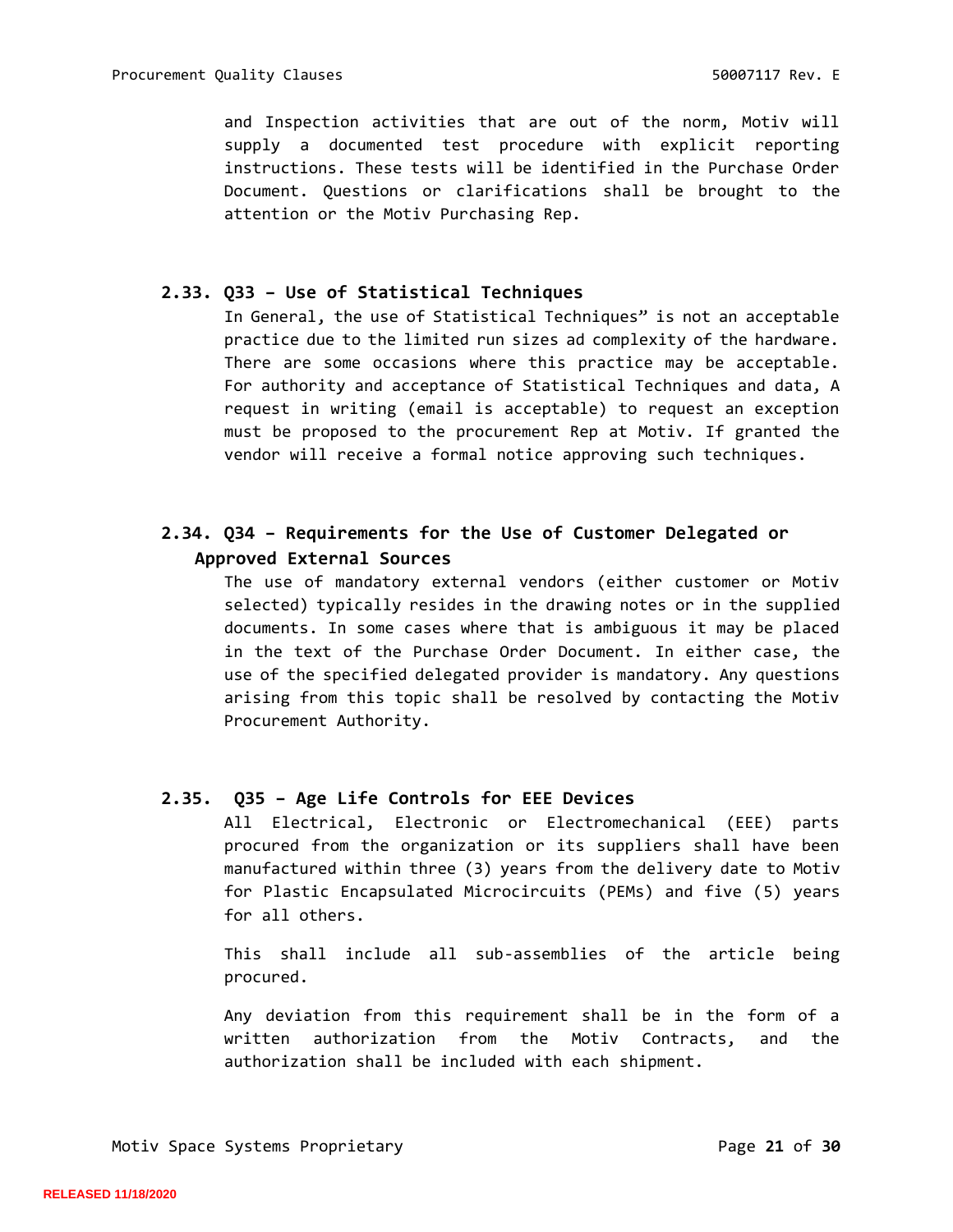#### <span id="page-21-0"></span>**2.36. Q36 – Requirements for Vendor Integrity**

Motiv programs are primarily "Space Based" and therefore cannot tolerate any failures as they cannot be replaced or repaired. Each detail that your staff creates has significant implications at the project and operational levels.

The need for your staff to understand the importance of their contribution is paramount and bring a sense of pride to your company and its associates.

Additionally the need to instill an environment of personnel and hardware safety is of the utmost importance. Your staff can be the minute difference between a successful operation and a catastrophic incident with injuries and mission failure.

Finally the need for ethical behavior ties these ideas together. Having to courage to speak up when you see something wrong, ask the additional question to take uncertainty out of a situation and to put your company's and the mission needs above yourself has always reduced risk, produced better results and has been the fuel to keep the space exploration alive and expanding.

While no specific documentation or records of this requirement is required to be submitted to Motiv, by acceptance of this purchase order (PO), the supplier agrees to remind their associates of these things (at least annually) to ensure the safety and success our missions.

## <span id="page-21-1"></span>**2.37. Q37 – Identification of Beryllium Containing Material**

If the Subcontractor ships a part containing Beryllium to Motiv, the Subcontractor shall identify it as such on the container and all the paperwork, and shall indicate that fabricating or modifying this Beryllium is hazardous. Due to the limitations on what can be stamped on a relatively small product or part, the warning note for Beryllium has been devised as stated below.

- i. All AlBeMet and Beryllium-containing parts, drawings, travelers, and containers shall include the following warning note:
	- a. DANGER-BERYLLIUM ALLOY TOXIC WHEN CUT OR GROUND IN ANY WAY
- ii. A drawing containing AIBeMet or Beryllium-Containing Part(s) or Product(s) shall indicate the location of the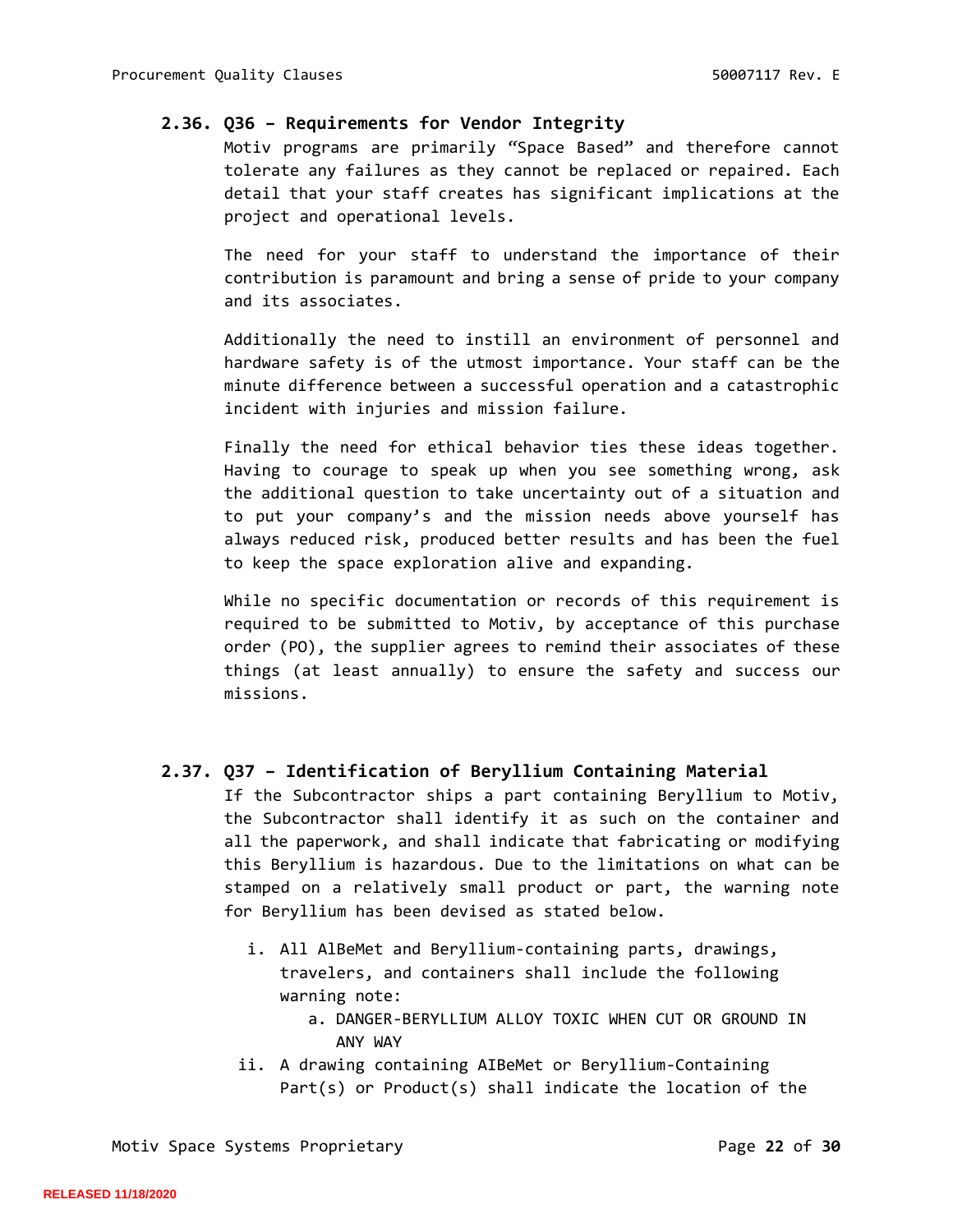AlBeMet or Beryllium part(s) or component(s). The Subcontractor shall include the following marking:

- a. Danger: This part is an AlBeMet/Beryllium Alloy part. Do not fabricate or modify. Fabricating or modifying this material will pose a serious safety and health hazard if dusts or fumes are generated. No fabrication or modification is allowed at Motiv
- iii. Requirements for any Subcontractor Fabricating or Modifying a Beryllium or Beryllium-Containing Part:
	- a. The Subcontractor shall have facilities for the fabrication or modification of Beryllium or Beryllium- containing parts. These facilities shall meet the OSHA requirements for dust and fume containment and cleaning of the parts.

## <span id="page-22-0"></span>**2.38. Q38 – Material/Part Marking Required for Each Item**

In addition to any other markings, as required by part drawing and/or applicable specifications, Contractor shall identify all procured items with the Motiv part number or other part marking, as listed in this Contract/Purchase Order, utilizing the same method as required by part drawing and/or applicable specifications, or a procedure approved in writing by the responsible Motiv procurement officer.

## <span id="page-22-1"></span>**2.39. Q39 - Material Identification and Count:**

Each article delivered under the Subcontract/Purchase Order (PO) will require positive identification with each ordered part number. All purchased materials and services are subject to inspection for compliance to the Subcontract/PO and all its applicable Quality Clauses. No material or process substitutions, quantity variations, or splits from the Subcontract/PO may be made without prior written authorization from Motiv.

## <span id="page-22-2"></span>**2.40. Q40 – Electrical Wire and Cable Test Report:**

Subcontractor shall provide a certificate that each shipment of electrical wire or cable furnished under the Subcontract/Purchase Order (PO) conforms to the applicable specifications. For each lot of wire or cable in each shipment, a certified test report or copy thereof shall be included with the packing list. The test report shall, at a minimum, include a record of the physical, chemical,

Motiv Space Systems Proprietary **Page 23 of 30**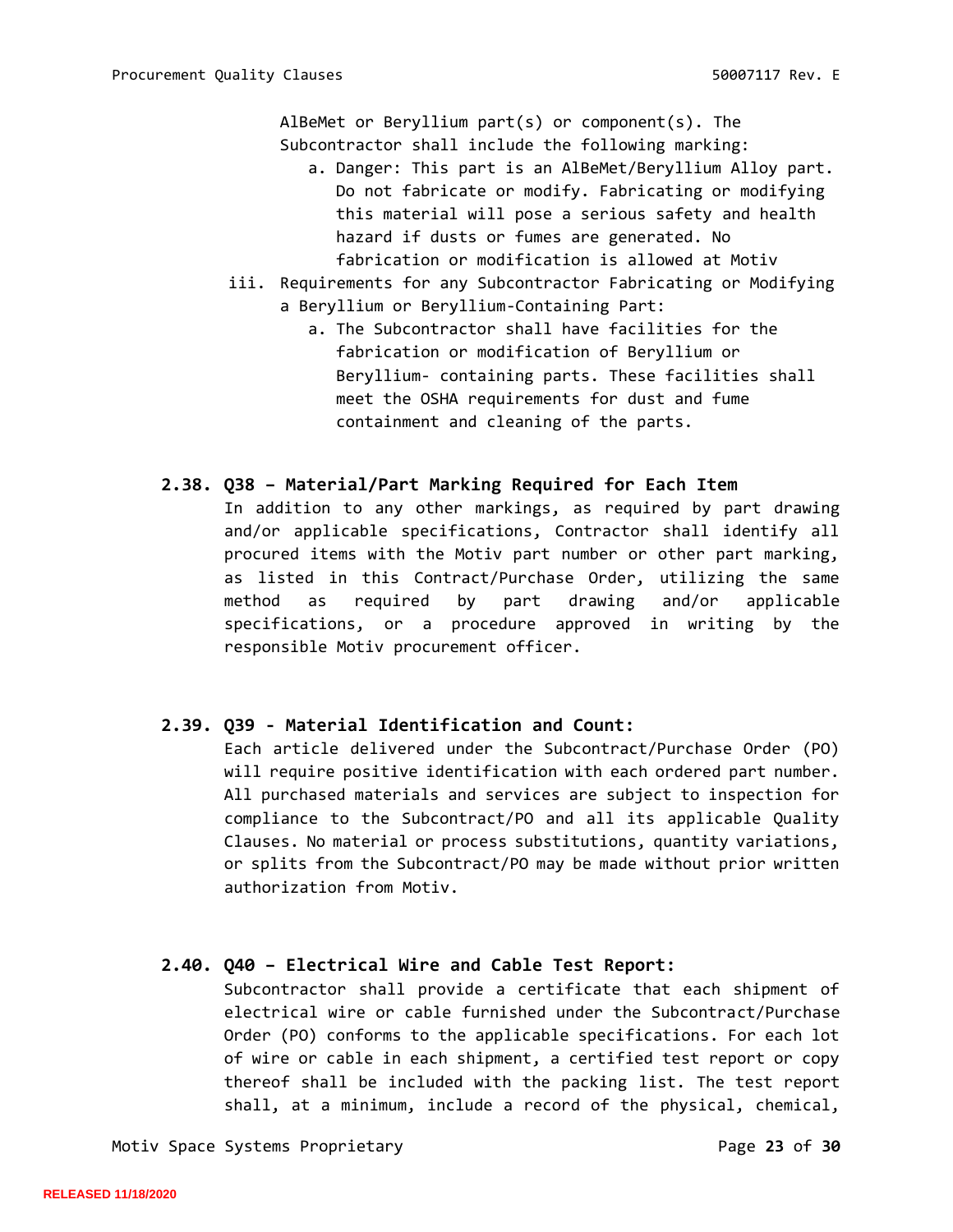or electrical (and in the case of RF cable, electronic) inspections and tests conducted to satisfy the acceptance requirements of applicable specifications and shall include numerical results when applicable. For cable shipments, RF and otherwise, these requirements apply to both basic wire and finished cable(s). When the specification requires other inspection or test data to be reported, it shall be included in the test report. The delivered data shall provide Subcontractor's or Lower-tier subcontractor's name, the specification number and revision date or change letter (and other data required by the specification) and must be identified to or correlated with the lot shipped.

#### <span id="page-23-0"></span>**2.41. Q41 – Connector Cleanliness Requirements**

Suppliers shall provide Motiv with parts free of any contamination or foreign material. Contamination can potentially interfere with the operation of the connector in a space environment or have an adverse effect on the surrounding hardware.

Cleaning Requirements: Parts shall be free of any contamination or foreign material including the following:

- Excessive adhesive
	- o For example, and not limited to, outside the area requiring the adhesive, and the mating and wire termination surfaces.
- Excessive lubricant or grease
	- o For example, and not limited to, outside the area requiring the lubricant, gobs or "caking" of lubricant visible on threads, or other areas that has a reasonable likelihood of breaking off under mate/demate, thermal, or mechanical vibration.
- Injection mold flash on the rubber or plastic components
	- o For example, and not limited to, flashing that has reasonable likelihood of breaking off under mating, thermal, or mechanical vibration conditions.
- Insert "chip outs"
	- o For example, and not limited to, around contact cavity locations that have a reasonable likelihood to have broken off as FOD, and potentially dislodged in a contact cavity.
- Foreign Object Debris (FOD)
	- o For example, and not limited to, fluids, material components or remnants not removed from production/manufacturing processes and/or assembly.

Motiv Space Systems Proprietary **Page 24 of 30**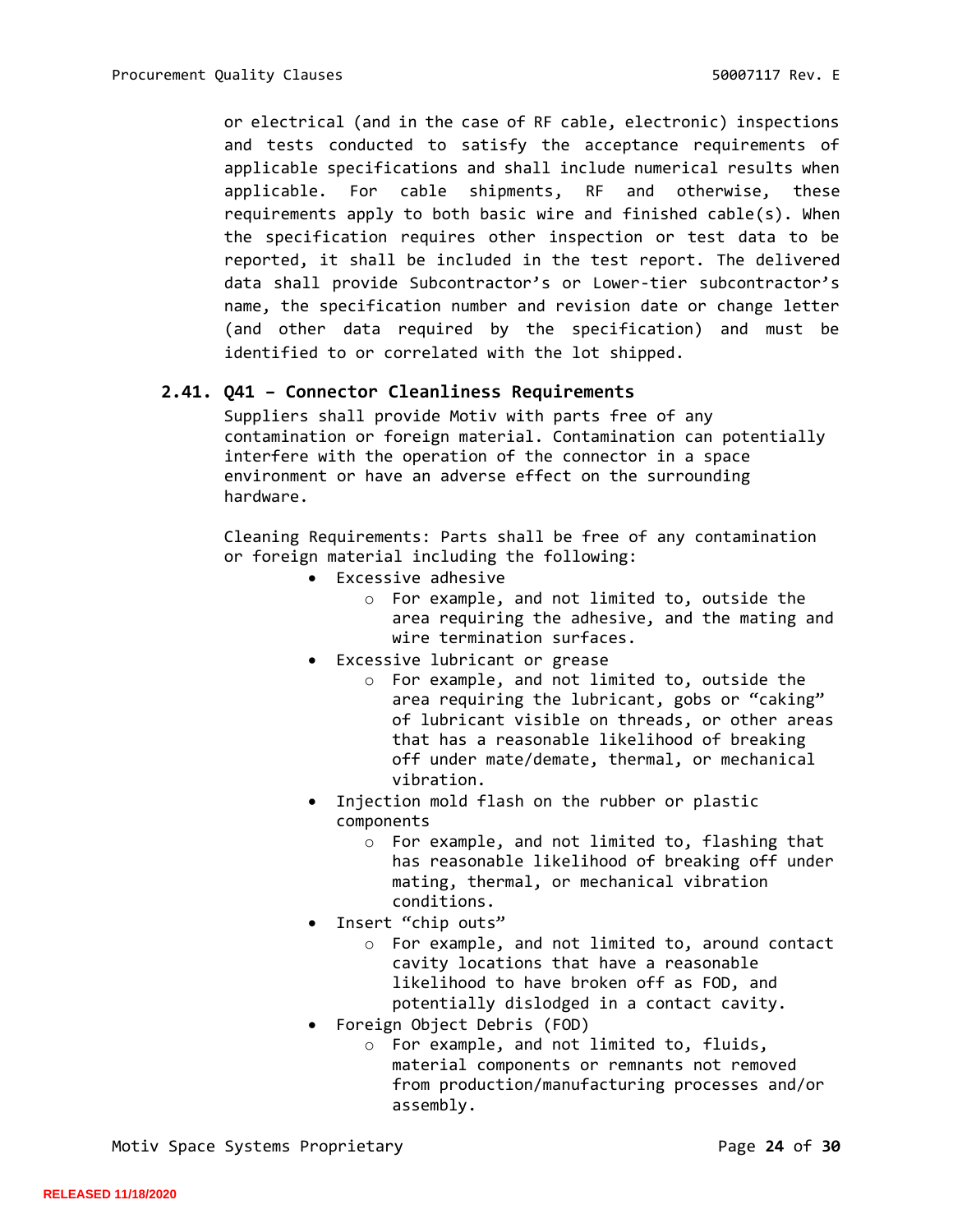# <span id="page-24-0"></span>**2.42. Q42 – Reserved**

## <span id="page-24-1"></span>**2.43. Q43 – Pre Cap Inspection on Electronic Parts (MIP):**

Motiv Mandatory Inspection Points (MIPs) shall be required where visual inspection access to hardware may be obscured by the next assembly task. These inspection points shall be inserted into Contractor's shop planning or routing documents upon review by Motiv project and quality representatives. This planning shall have no subsequent alteration by Contractor without first obtaining approval from Motiv, and subsequent approval of planning changes post-revision. Pre-cap visual inspection shall be performed by the Motiv Quality Assurance representative on all packaged flight Application Specific Integrated Circuits (ASICs), hybrid microcircuits, Multi-Chip Modules (MCMs), crystal oscillators, and non-standard relays. Hybrid flight lots shall be subjected to 100% source inspection. The source inspection team shall include Motiv representatives. Contractor shall promptly notify Motiv so the appropriate inspection can be coordinated. *Items/Products not strictly adhering to these requirements will be considered Non-Conforming and will constitute cause for rejection.*

## <span id="page-24-2"></span>**2.44. Q44 – Test Data Reporting Requirements**

The supplier shall provide test data for the components, parts and/or activities as required by the subject purchase order.

# <span id="page-24-3"></span>**2.45. Q45- Packaging, Handling and Labeling**

The Subcontractor shall:

- Utilize packaging, handling, and shipping methods that maintain the quality and dimensional integrity of the item and prevent damage, deterioration, substitution, contamination, corrosion or loss in transit.
- Ensure that any special handling information needed to preserve the integrity of the product being shipped (e.g. ESD, moisture sensitive, cleanliness) is clearly labeled on the exterior of the package and stated in the appropriate shipping documentation.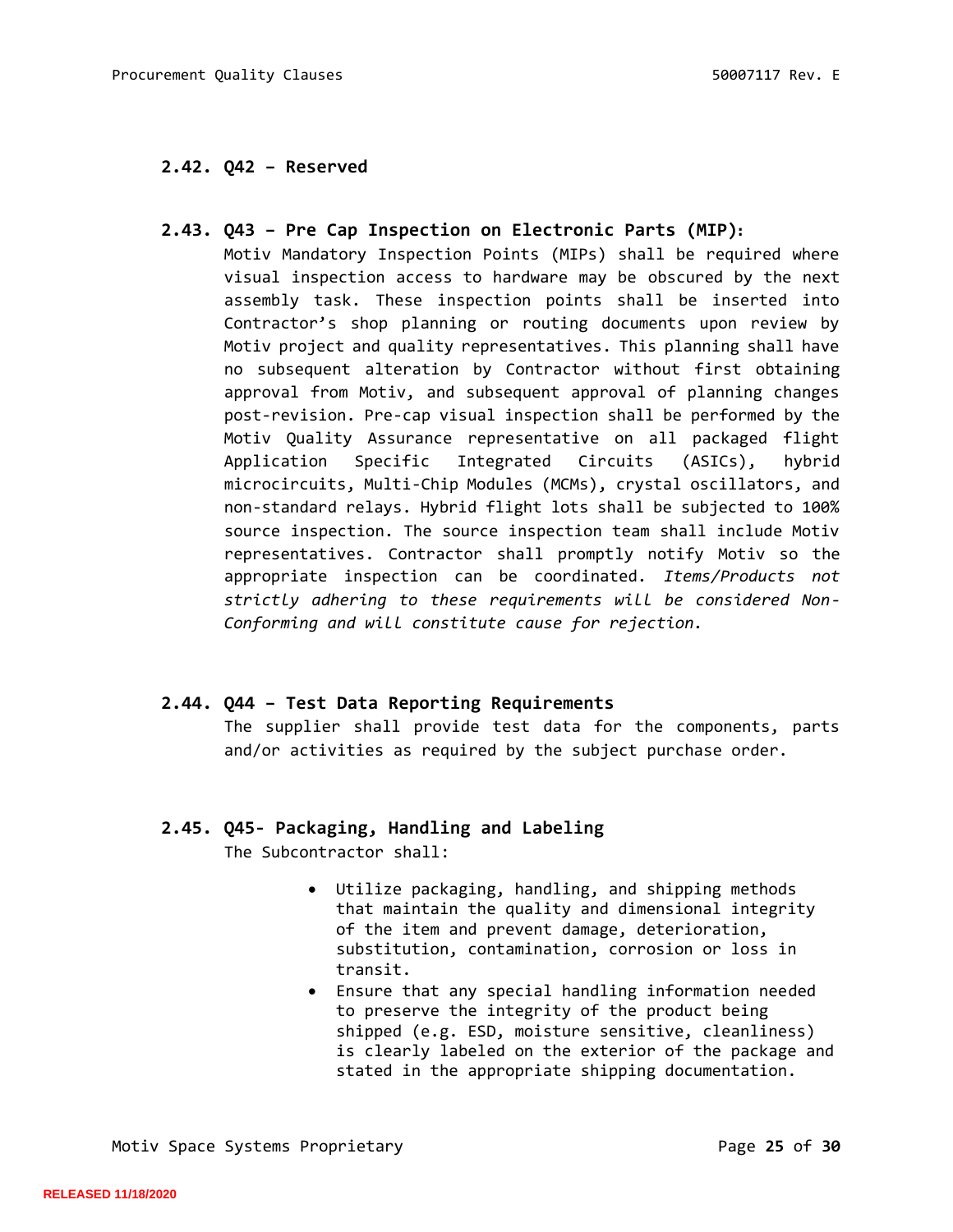- Ensure that all supporting documentation required to accompany the shipment is inside the container or one of the containers and that container clearly marked indicating that this information is inside.
- Not use pink poly material for packaging due to Motiv Contamination Requirements.

In addition to the General Requirements, if the product is an EEE device, the Subcontractor shall comply with the following requirements:

- For non-ESD Sensitive EEE devices, Subcontractor shall place them in conductive or static-dissipative packages, tubes, carriers, etc. for shipment. ESDwarning label shall not be applied.
- For ESD Sensitive EEE devices, Subcontractor shall place them in conductive or static-dissipative packages, tubes, carriers, etc. for shipment in accordance to ANSI/ESD S20.20. ESD-warning label is mandatory. (If the device has an ESD sensitivity of 200 volts or less, the Subcontractor shall additionally identify the level of sensitivity on the packaging.)

Note: ESD Sensitivity is defined using the Human Body Model (HBM) of MIL-STD-883, Method 3015.

ANSI/ESD S20.20 is for the "Development of an Electrostatic Discharge Control Program for Protection of Electrical and Electronic Parts, Assemblies and Equipment (excluding electrically initiated Explosive Devices)".

# <span id="page-25-0"></span>**2.46. Q46 - End Item Data Package - Deliverables to Accompany Printed Wiring Board (PWB):**

In addition to the PWBs, the following shall be included in the delivery:

- Final micro-sections (both A and B or A/B coupons) shall be submitted to Motiv. This shall include both:
	- o B (X-direction) As-Received
	- o A (X-Direction) Thermal Stress
	- o B (Y-Direction) Thermal Stress.
- Unless otherwise specified, one additional A and B or A/B coupon strip per panel shall be provided to Motiv. These coupons will not be sectioned prior to sending to Motiv and may be used for independent coupon evaluation. Coupons shall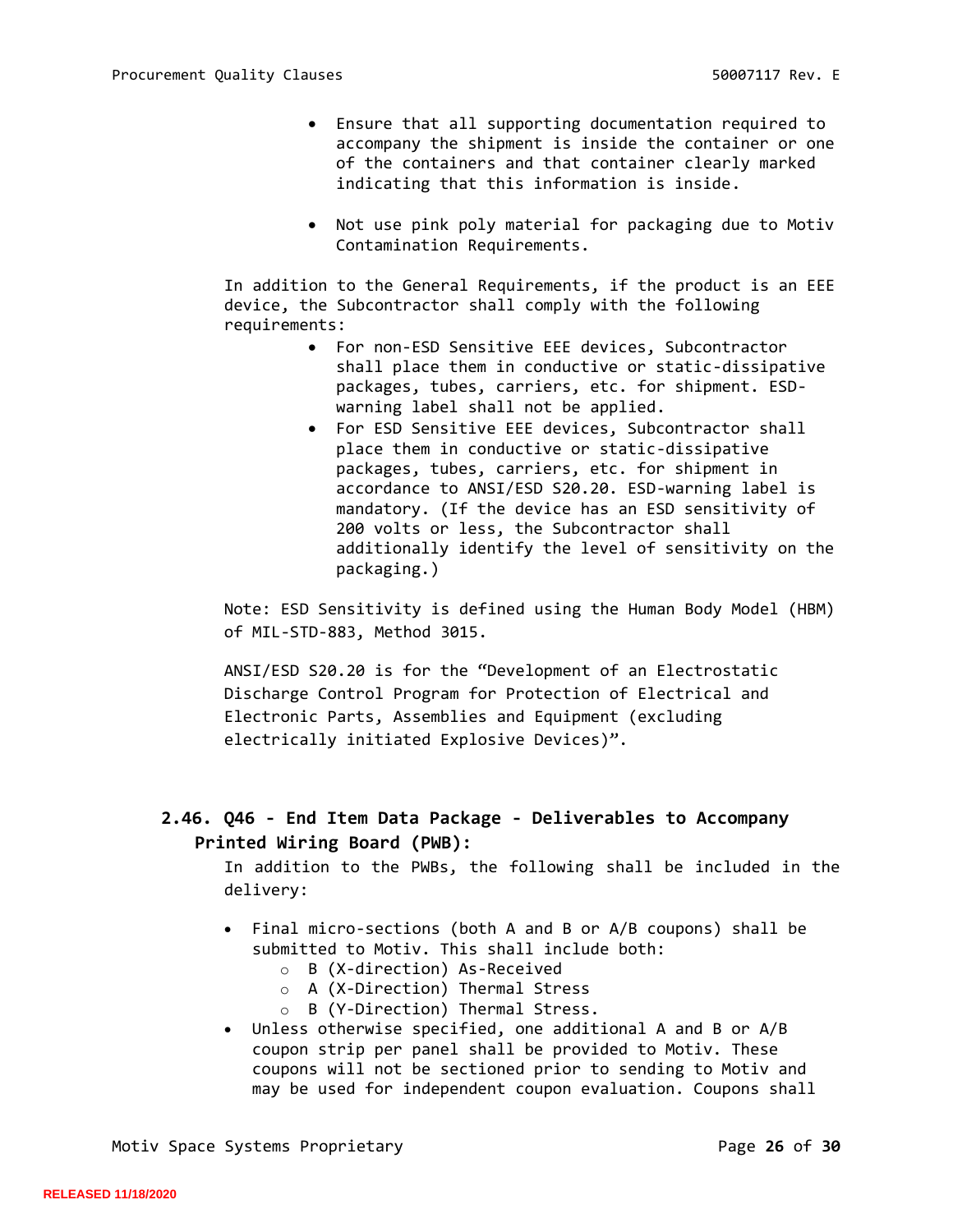reflect coupon design in IPC-2221 and the specified finished PWB characteristics.

- If plated through holes larger than 100 mils are used in the PWB and are within 50 mils of non-common conductors, one representative non-sectioned coupon of the hole shall be sent to Motiv and may be used for independent coupon evaluation.
- Certificate of Compliance shall contain the following:
	- o Motiv's Subcontract/Purchase Order number
	- o Line item number from the Motiv Subcontract/Purchase Order
	- o Part number and revision letter as identified in the Subcontract/Purchase Order
	- o Part description (title) of each item
	- o Quantity of each item
	- o Serial number, or if there is no serial number, screening lot number of each item
	- o Name and address of manufacturing or processing location
	- o Manufacturer's date code, lot number and/or serial number(s).
		- Manufacturers logo may also be included.
	- o Signature(s) and date(s) by Subcontractor representative and/or Quality Representative.
- All material certificates: the material used shall be traceable to the manufacturer's lot number through date code and serial number (this information should be submitted in an AS9102 format). If Hot Air Solder Leveling (HASL) is used as final finish, proof of analysis of solder pot in compliance with IPC-6012 shall be provided.
- The Data Package shall comprise the following document:
	- o AS9102 Report(s)
	- o Completed Hardware Build Book (with all steps properly signed and dated as required)
	- o As-Built Configuration List (Parts lists including traceability for specific items/parts used)
	- o Assembly Documents
	- o Deviations from Drawing and parts lists and objective evidence for the approval
	- o Copies of all redlined drawings and parts lists
	- o Copies of all Non-Conformance reports
	- o Rework documentation
	- o All manufacturer reports/results. The PWB manufacturer shall include the items listed below:
		- Results of all electrical verification testing performed at 250 Vdc (unless otherwise specified)
		- Results of all TDR testing on controlled impedance coupons (if specified in drawing).
		- Results of copper tensile strength and elongation tests (from an independent testing laboratory) for the month in which the Motiv PWBs were manufactured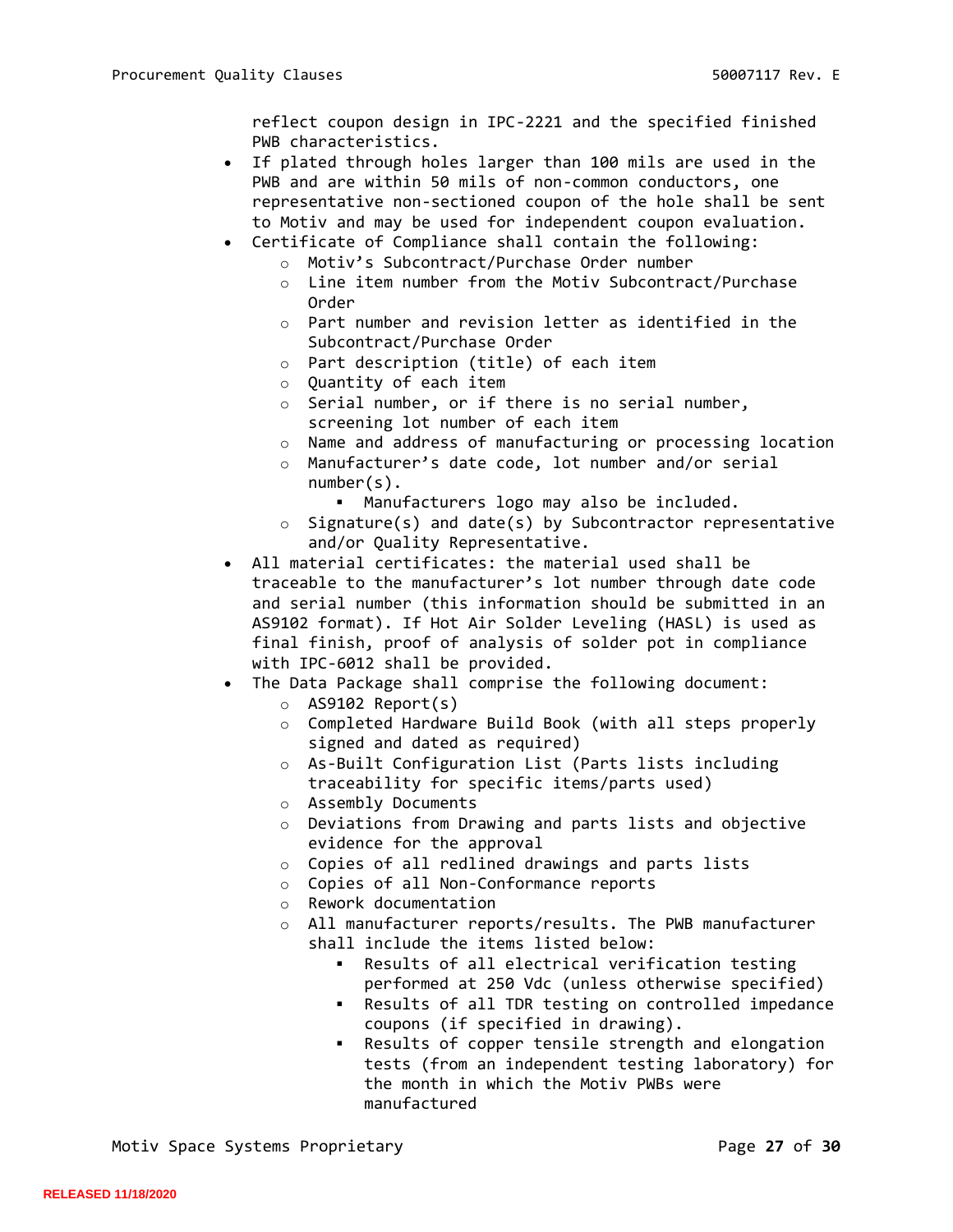- Results of ionic contamination testing
- All deviation and waiver reports including all MRB action taken on the PWBs or constituent material.
- All existing raw material reports and vendor certifications. Raw material manufacturer's test report (i.e., mill test report) that states that the lot of material furnished has been tested, inspected, and found to be in compliance with the applicable material specifications. Refer to Motiv Q3 Material Certifications Required.
- o Final copy of any Technical Queries or drawing redlines that were required for fabrication and approved by Motiv.
- o Results of the solderability coupon
- o A completed AOI Certificate of Conformance (C of C) verifying the following:
	- All inner layers have been inspected by AOI to IPC-6011/6012 Class 3/A requirements for rigid inner layers.
	- All inner layers have been inspected by AOI to IPC-6011/6013 Class 3/A requirements for flex inner layer (if there are flex layers).
- o Finished Printed Wiring Boards
	- All PWBs finished by the supplier shall be part of the PWB Deliverables Package.
- o High resolution photo documentation of both sides of the each PWB delivered.
- o Coupons and Pre-Selected Microsections
	- Coupons and pre-selected microsections supplied by the PWB manufacturer shall be part of the PWB Deliverables Package.
- o Solderability Coupon
	- The PWB manufacturer shall ensure that a solderability coupon accompanies the end-item deliverables package.
- Results of the Solderability Coupon
	- The PWB manufacturer shall ensure that the results of the solderability coupon are recorded.
- o Peel Test
	- If foil construction is used for a multilayer PWB, the PWB manufacturer shall report the results of an independent peel test from a sample PWB from the lot.
	- Note: This will require sacrificing a PWB from the lot. It will also require the PWB manufacturer to send the PWB to an independent testing lab if the PWB shop is not equipped with a tensile strength tester. (In either case the tensile testing equipment shall be calibrated and evidence of calibration shall be included)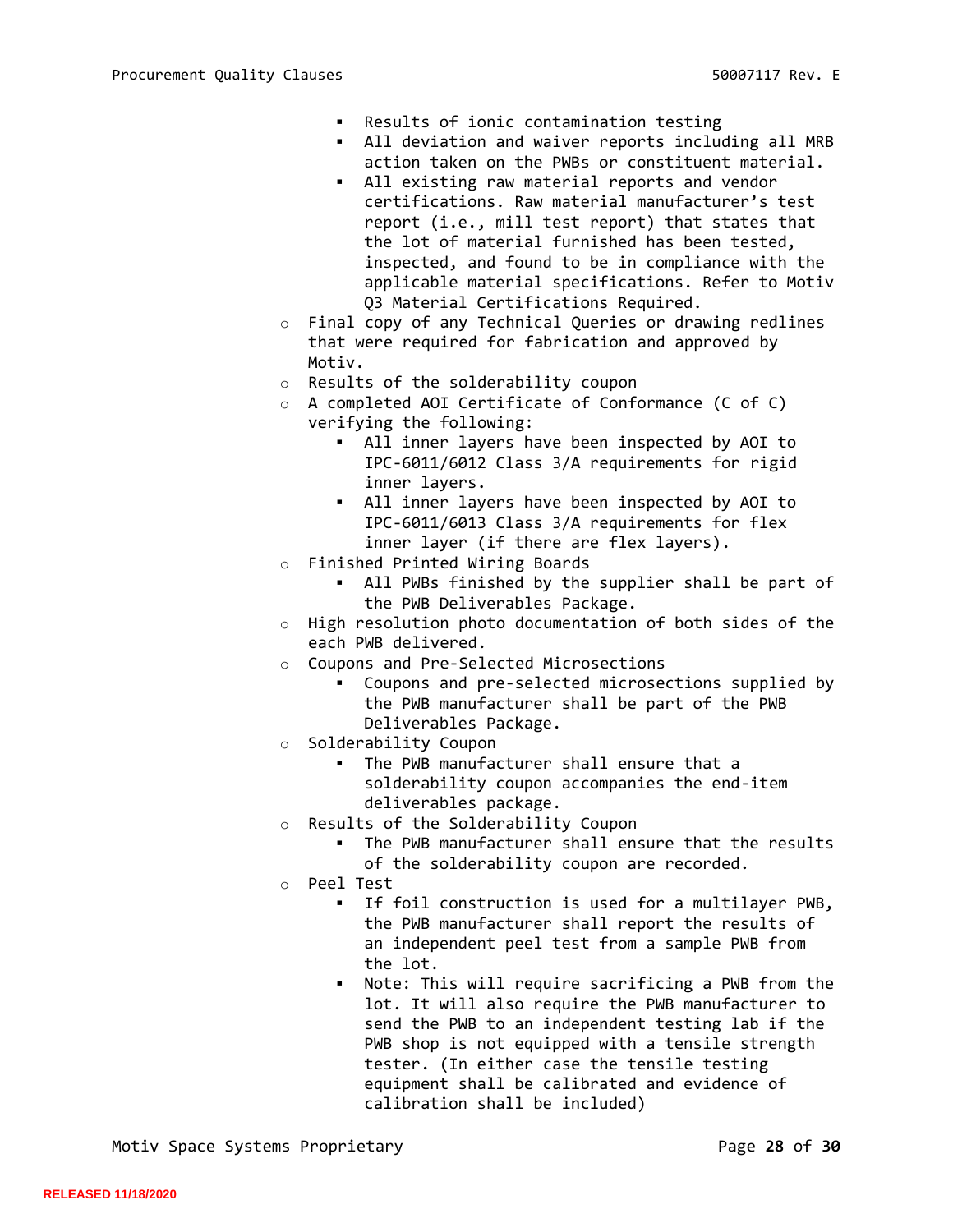- o Deviations Noted
	- All deviations from the deliverables package shall be noted by Motiv QA.
- o Prohibition
	- Tin-plating or tin-coating shall not be allowed on any electronic product.
	- Note: This includes, but is not limited to, items such as bare PWBs, component leads, and screws. However, a PWB manufacturer may use tin plate as an etch resist provided that it is removed entirely prior to shipping the PWBs to Motiv.
- o Tin Purity
	- Tin shall be considered pure if it contains less than 3% alloy material.
- o Serialization When Printed Wiring Board Rebuilt
	- The  $S/N(s)$  shall not be duplicated if the PWB manufacturer rebuilds or produced additional the boards.

# <span id="page-28-0"></span>**2.47. Q47 – End Item Data Package – Deliverables to Accompany Printed Wiring Assemblies**

In addition to the PWAs, the following shall be included in the delivery:

- Certificate of Compliance shall contain the following:
	- o Motiv's Subcontract/Purchase Order number
	- o Line item number from the Motiv Subcontract/Purchase Order
	- o Part number and revision letter as identified in the Subcontract/Purchase Order
	- o Part description (title) of each item
	- o Quantity of each item
	- o Serial number, or if there is no serial number, screening lot number of each item
	- o Name and address of manufacturing or processing location
	- o Manufacturer's date code, lot number and/or serial number(s).
		- Manufacturers logo may also be included.
	- o Be signed and dated by Subcontractor representative
- All manufacturer reports/results. The PWA manufacturer shall include the items listed below:
	- o If applicable, a complete list of the test results performed at the bareboard level or on the unpotted and potted harnesses
	- o A complete shortage list (parts and/or activities as applicable)